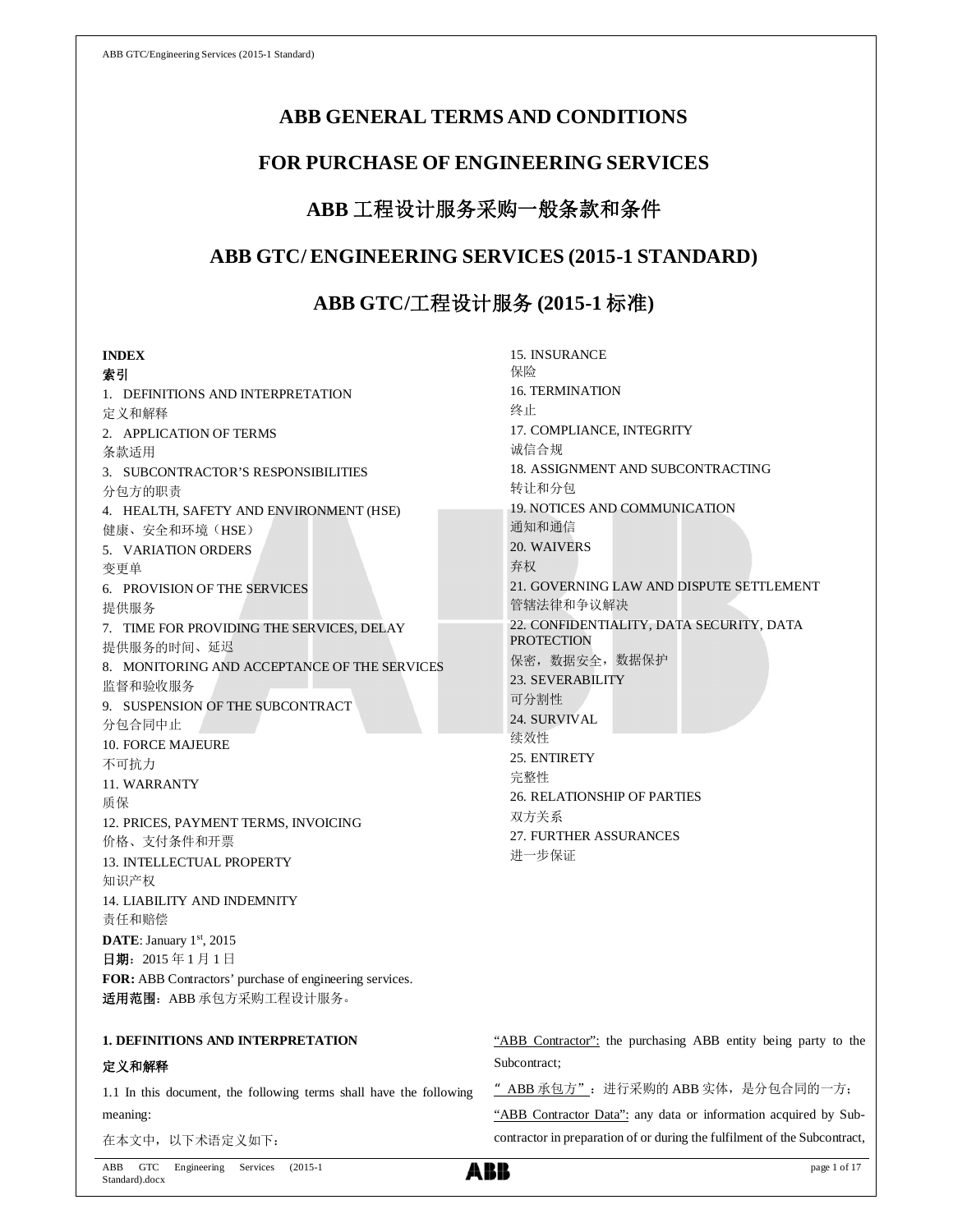irrespective of whether such data or information relates to ABB Contractor, its Affiliates or their respective customers or suppliers, including but not limited to all technical or commercial know-how, drawings, specifications, inventions, processes or initiatives which are of a confidential nature as well as data or information belonging to ABB Contractor or its Affiliates (i) relating to an identified or identifiable individual or legal entity or any other entity which is subject to applicable data protection or privacy laws and regulations, and/or (ii) being qualified as "personal data", "personal information", or "personally identifiable information" within the meaning of the applicable laws;

"ABB 承包方数据":分包方在准备或履行分包合同过程中获得 的任何数据或信息,无论此种数据或信息是否和 ABB 承包方、其 关联公司或它们的相关客户或供应商有关,包括但不限于具有保 密性质的所有技术或商业专有技术、图纸、规格、发明、流程或 首创以及属于 ABB 承包方或其关联公司的下列数据或信息:(i) 受数据保护或隐私法律法规约束的已识别的或可识别个人或法律 实体或任何其他实体有关的数据或信息,和/或(ii)属于所适用法律 定义的"个人数据"、"个人信息"、或"个人可识别信息"的 数据或信息;

"ABB GTC/Engineering Services": the present ABB General Terms and Conditions for Purchase of Engineering Services (2015-1 Standard);

"《ABB GTC/工程设计服务》":本《ABB 工程设计服务采购 一般条款和条件》(2015-1 标准)

"Affiliate": any entity, whether incorporated or not, which presently or in the future, directly or indirectly owns, is owned by, or is under common ownership with a Party, by virtue of a controlling interest of 50 % or more of the voting rights or the capital;

"关联公司":现在或将来直接或间接以拥有 50%控制利益或以 上投票权或股本的方式控制一方、被一方控制或与一方一起受其 他方控制的任何公司制或非公司制实体;

"Client": the person, firm or company who has employed or will employ ABB Contractor for the execution of the Project;

"客户":已经雇佣或将要雇佣 ABB 承包方以完成项目的自然人、 企业或公司;

"Effective Date": the day when the Subcontract comes into full force and effect as stated in the Subcontract;

"生效日":分包合同中载明的分包合同生效的日期;

"Intellectual Property (Rights)": all proprietary rights in results created intellectually (by thought) and protected by law, including but not limited to patents, patent applications and related divisionals and continuations, utility models, industrial designs, trade names, trademarks, copyrights (regarding software source codes, Subcontractor Documentation, data, reports, tapes and other copyrightable material) and respective applications, renewals, extensions, restorations, or proprietary rights in results created intellectually (by thought) which are protected by confidentiality, including but not limited to know-how and trade secrets;

"知识产权(权利)":受法律保护的智力(思维)劳动成果中 的所有专属权利,包括但不限于专利、专利申请和相关分项申请 和后续申请、实用新型、工业设计、商品名称、商标、版权(关 于软件源代码、分包方资料、数据、报告、磁带和其他享有版权 的材料)和相关申请、续期、延期、恢复,或者受到保密条款保 护的智力(思维)劳动成果中的专属权利,包括但不限于专有技 术和商业秘密;

"Main Contract": the contract entered into between Client and ABB Contractor in respect of the Project;

"主合同":客户和 ABB 承包方就项目缔结的合同;

"Order": ABB Contractor's purchase order (PO) issued to Subcontractor requesting the provision of Services as specified in the Order, which is subject to the ABB GTC/Engineering Services and the Special Terms and Conditions, as the case may be. An Order can be placed either (i) as an electronic Order, or (ii) as a written Order; in both cases the Order shall contain a reference to the ABB GTC/Engineering Services;

"订单"\_: ABB 承包方向分包方发出的采购订单(PO), 要求 提供订单中载明的服务,并视情况遵守《ABB GTC/工程设计服务》 和《特殊条款和条件》。订单可以(i) 以电子订单形式出具, 或(ii) 以书面订单形式出具;在两种情况下订单应援引《ABB GTC/工程 设计服务》;

"Party": either ABB Contractor or Subcontractor, collectively referred to as "Parties";

"一方": ABB 承包方或分包方,二者合称"双方";

"Project": the project to be executed by ABB Contractor under the Main Contract;

"项目":ABB 承包方在主合同下执行的项目;

"Schedule": the time for completion of the Services as specified in the Subcontract;

"时间表":分包合同中载明的完成服务的时间;

"Services": the engineering services to be provided, including any equipment and Work Products to be delivered, by Subcontractor and all other undertakings, obligations and responsibilities of Subcontractor specified in the Subcontract;

"服务":将被提供的工程设计服务,包括分包方将交付的任何 设备和工作成果以及所有分包合同中载明的分包方的其他事务、 义务和责任。

"Site": the location where Subcontractor shall provide the Services;

"现场":分包方应提供服务的场所;

"Subcontract": a written contract, comprising of:

"分包合同":书面合同,包含:

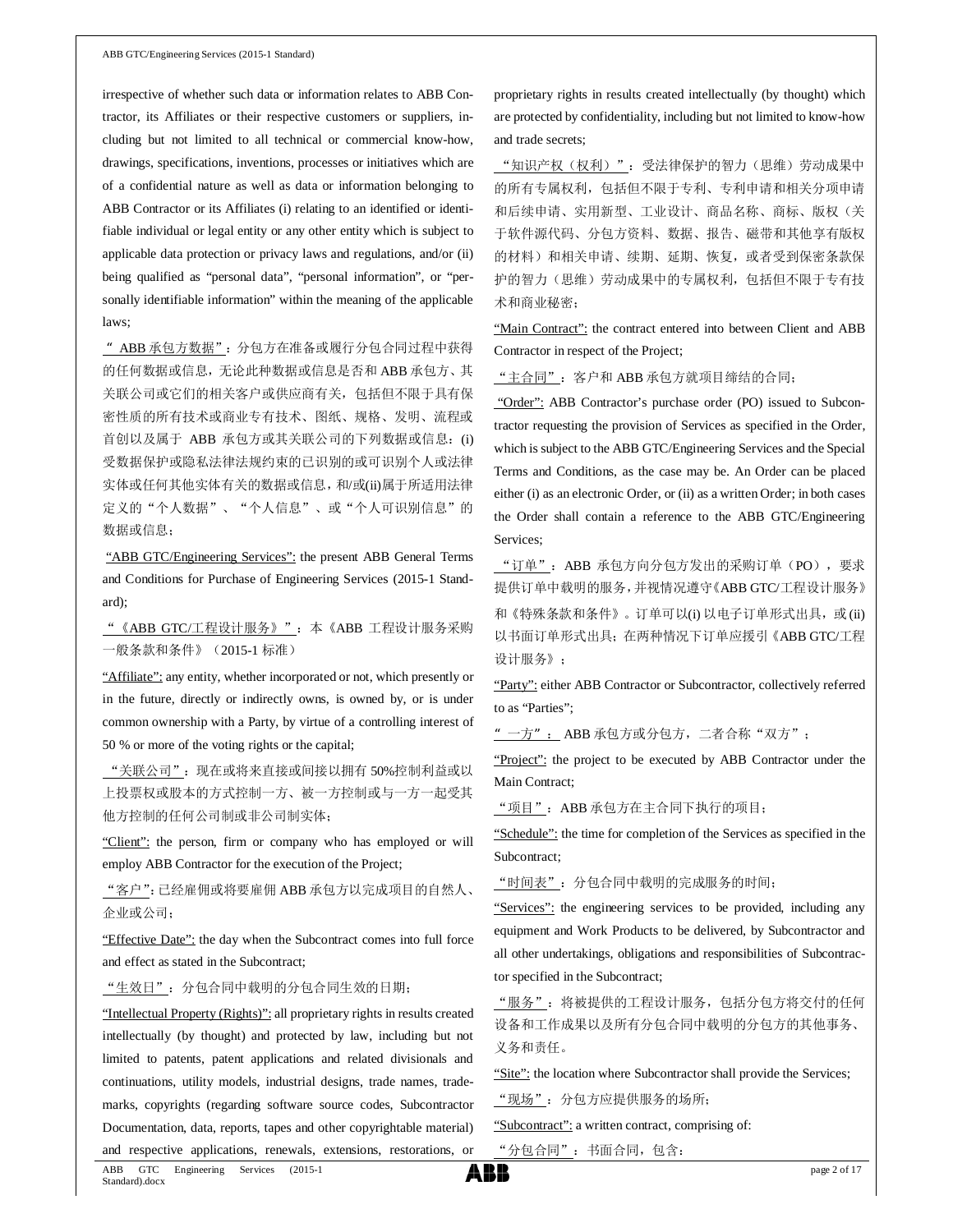ABB GTC/Engineering Services (2015-1 Standard)

- Subcontract Execution Document, 分包合同执行文件,
- Special Terms and Conditions, 《 特别条款和条件》,
- ABB GTC/Engineering Services,

《ABB GTC/工程设计服务》,

Annexes,

附件,

and/or the Order, which is accepted by Subcontractor (either expressly by written statement or impliedly by fulfilling the Subcontract in whole or in part);

和/或经分包方接受的订单(无论是以书面明示的或以全部或部分 履行分包合同默示地接受订单);

"Subcontractor": the party of the Subcontract responsible for providing the Services;

"分包方":负责提供服务的分包合同的一方;

"Subcontract Price": the price to be paid by ABB Contractor to Subcontractor as specified in the Subcontract;

"分包合同价格":分包合同中载明的 ABB 承包方将支付给分包 方的价格;

"Variation Order": a change to the Subcontract such as to alter the Schedule, and to amend, to omit, to add to, or otherwise to change the Services or any parts thereof;

"变更单":对分包合同进行的变更,比如更改时间表、修改、 删除、添加或变更服务或其任何部分;

"Work Product": means all materials, documents, software or other items which are the result of the Services provided by Subcontractor in any form or media, including without limitation to data, diagrams, reports, specifications (including drafts).

"工作成果":指由分包方提供服务产生的以任何形式或介质存 在的所有资料、文件、软件或其他项目,包括但不限于数据、图 表、报告和规范(包括草稿)。

1.2 Unless otherwise specified in the present ABB GTC/Engineering Services or the Subcontract:

除非本《ABB GTC/工程设计服务》或分包合同中另有规定,否则:

1.2.1 References to Clauses are to Clauses of the ABB GTC/Engineering Services;

参考条款是指参考《ABB GTC/工程设计服务》中的条款;

1.2.2 Headings to Clauses are for convenience only and do not affect the interpretation of the ABB GTC/Engineering Services;

条款标题仅为提供方便,不应影响《ABB GTC/工程设计服务》条 款的解释;

1.2.3 The use of the singular includes the plural and vice versa. 单数词语的使用包含其复数,反之亦然。

1.3 Capitalized terms used in the ABB GTC/Engineering Services and the Subcontract shall have the meaning and shall be interpreted in the way described under Clause 1.1 above or as otherwise expressly defined in the ABB GTC/Engineering Services, or the Subcontract.

《ABB GTC/工程设计服务》和分包合同中使用的大写术语的含义 和解释应遵照以上第 1.1 条, 或在《ABB GTC/工程设计服务》或 分包合同中明确定义的含义。

### **2. APPLICATION OF TERMS**

### 条款适用

2.1 The Subcontract, including the ABB GTC/Engineering Services, shall be the exclusive terms and conditions upon which ABB Contractor is willing to deal with Subcontractor, and the terms of the Subcontract, including the ABB GTC/Engineering Services, shall govern the contractual relationship between ABB Contractor and Subcontractor.

分包合同(包括《ABB GTC/工程设计服务》)应为 ABB 承包方 愿意和分包方交易的排他性条款,并且分包合同(包括《ABB GTC/ 工程设计服务》的条款)应支配 ABB 承包方和分包方的合同关系。

2.2 No terms or conditions endorsed upon, delivered with or contained in Subcontractor's quotations, acknowledgements or acceptances, specifications or similar documents will form part of the Subcontract, and Subcontractor waives any right which it otherwise might have to rely on such other terms or conditions.

分包方报价单、确认书或接受函、规范或类似文档上背书的、随 带的或包含的条款不应构成分包合同的一部分,分包方放弃任何 其针对这些条款享有的权利。

2.3 Any amendment to the Subcontract or deviations from the provisions of the Subcontract shall have no effect unless expressly agreed in writing by the Parties.

任何对于分包合同的修订或对分包合同条款的偏差应无效,除非 双方通过书面明确同意。

## **3. SUBCONTRACTOR'S RESPONSIBILITIES**

#### 分包方的职责

3.1 Subcontractor shall provide the Services (including Work Products):

分包方应按以下条件提供服务(包括工作成果):

3.1.1 in accordance with the applicable laws and regulations;

遵守相应的法律法规;

3.1.2 in accordance with the quality standards stated under Clause 11.1 and further specified in the Subcontract;

遵照第 11.1 条说明的和分包合同中进一步指明的质量标准;

3.1.3 free from defects and from any rights of third parties;

没有缺陷并且不存在第三方的任何权利;

3.1.4 on the dates specified in the Schedule;

ABB GTC Engineering Services (2015-1 Standard).docx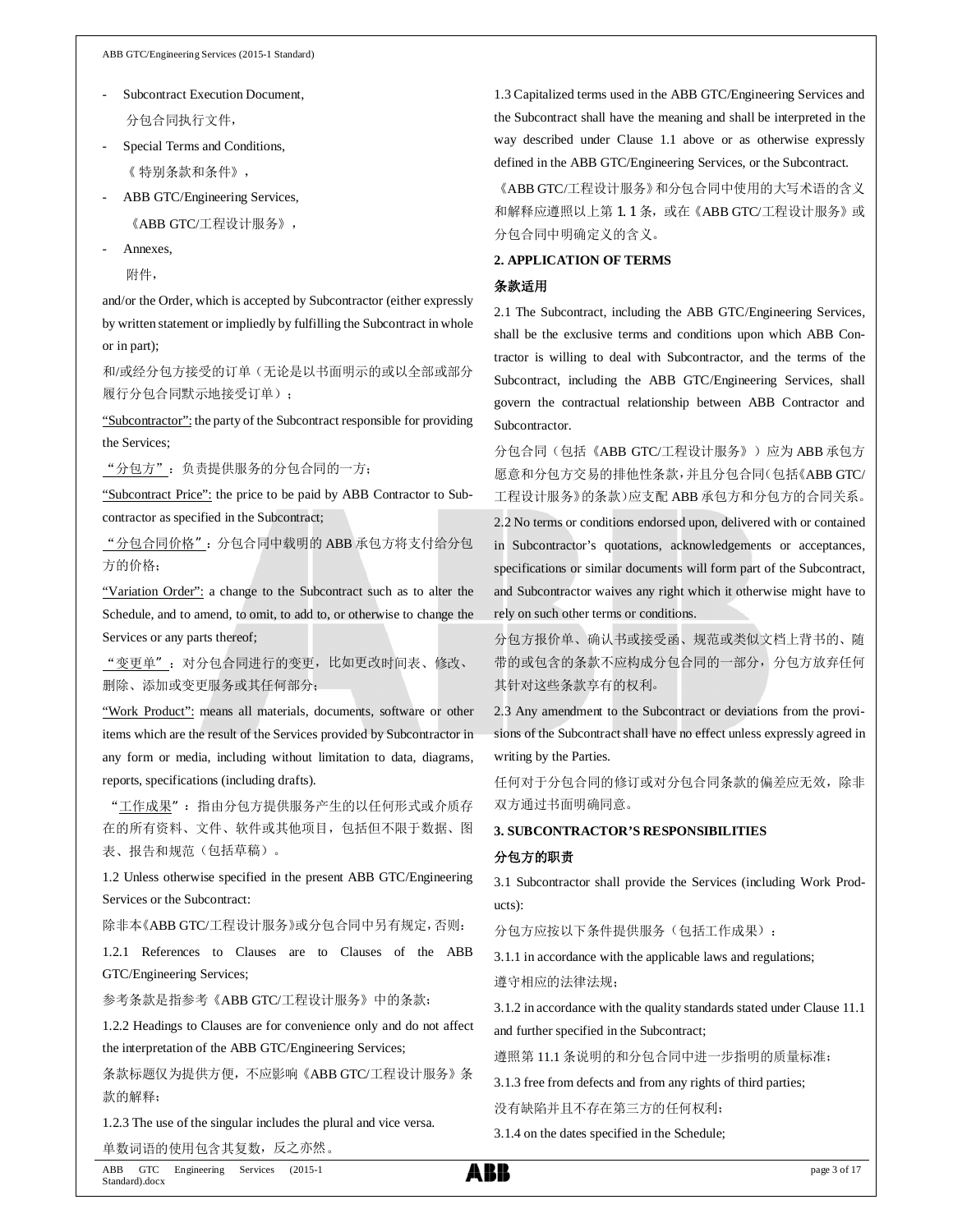按照时间表的规定日期;

3.1.5 in the quantity specified in the Subcontract; and

符合分包合同规定的数量;和

3.1.6 in accordance with ABB Contractor's instructions which may be issued from time to time; and

根据 ABB 承包方不时发布的指示; 和

3.1.7 by skilled, experienced and competent engineers, foremen and labour, hired in numbers necessary for the proper and timely provision of the Services.

由雇佣的能适当和按时提供服务所需人数的,熟练的、有经验的 和能胜任的工程师、工长和工人完成。

3.2 Subcontractor shall not substitute or modify any of the Services without ABB Contractor's prior written approval.

未经 ABB 承包方事先书面批准,分包方不应替换或修改任何服务。 3.3 Subcontractor shall access the Site only with ABB Contractor's prior written approval. ABB Contractor shall grant Subcontractor access to the respective portions of the Site (as may be required in accordance with the Schedule) to enable Subcontractor to perform its obligations under the Subcontract.

分包方应仅当获得 ABB 承包方事先书面批准后方可进入现场。 ABB 承包方应授权分包方进入现场的相关部分(根据时间表需要), 以使分包方能履行分包合同下的义务。

3.4 Subcontractor shall co-operate with ABB Contractor's request in scheduling and providing the Services to avoid conflict or interference with work provided by other contractors and third parties at Site.

分包方应配合 ABB 承包方的要求安排和提供服务,以避免与在现 场工作的其他分包商和第三方产生冲突或带来干扰。

3.5 Subcontractor shall in a timely manner obtain and pay for all permits, licenses, visas and approvals necessary to allow its personnel to execute the Services in accordance with the Schedule. Personnel shall comply with particular country specific travel safety instructions and/or restrictions as provided by ABB Contractor. Subcontractor shall employ and provide sufficient number of competent and experienced personnel for the execution of the Services. Upon ABB Contractor's request Subcontractor shall remove forthwith from the Site any person who, in the opinion of ABB Contractor, misconducts or is incompetent or negligent. Any person so removed shall be replaced within fifteen (15) calendar days by a competent substitute. All costs relating to such removal shall be borne by Subcontractor. Subcontractor shall employ only persons free from contagious diseases. Subcontractor shall, if requested by ABB Contractor, perform medical examination of his employees and provide ABB Contractor with the results of such examination, unless such provision would violate applicable laws.

分包方应及时获得使其人员根据时间表履行服务必要的所有许可、 授权、签证和批准并付款。人员应遵守 ABB 承包方提供的有关特

定国家旅行安全的要求指南和/或限制。分包方应雇佣和提供足够 人数的能胜任和有经验的人员来完成服务。应 ABB 承包方的要求, 分包方应立即将 ABB 承包方认为有不当行为的、或不胜任的或疏 忽大意的任何人移除出现场。任何被移除的人应在十五(15)个 日历日内被能胜任的人代替。所有与此种移除有关的费用应由分 包方承担。分包方仅应雇佣没有传染病的人员。如果 ABB 承包方 要求,分包方应对其员工进行体检,并向 ABB 承包方提供检查结 果,除非该提供将违反适用的法律。

3.6 Subcontractor shall satisfy itself as to the specifics of the Site, and all aspects thereof insofar as they affect the execution of the Services. Subcontractor shall also satisfy itself as to the means of access to the Site, the accommodation which may be required, the extent and nature of work and materials necessary for execution and completion of the Services, and whether Subcontractor has reasonably considered all such aspects in the Subcontract Price.

分包方应了解并接受现场的所有详情和对服务有影响的所有方面。 分包方同样应了解并接受进入现场的方法、所需的住宿、工作的 范围和性质、执行和完成服务所需的物料、并且在分包合同价格 中合理考虑所有方面。

3.7 Subcontractor shall be responsible for any activities performed by its employees in relation to the Subcontract, and in particular the following shall apply:

分包方应对其员工履行的与分包合同有关的任何行为负责,特别 是以下内容应适用:

3.7.1 Subcontractor assumes full and exclusive responsibility for any accident or occupational disease occurred to its employees in relation to the performance of the Subcontract.

分包方对其员工发生的与履行分包合同有关的任何事故或职业病 承担完全的排他性的责任。

3.7.2 It is expressly agreed that the Subcontract does not imply any employment relationship between ABB Contractor and Subcontractor, or between ABB Contractor and Subcontractor's employees assigned to the execution of the Subcontract. ABB Contractor shall remain free of any direct or indirect responsibility or liability for labour, social security or taxes with respect to Subcontractor and its employees assigned to the performance of the Subcontract.

双方明确同意,分包合同并不意味着 ABB 承包方和分包方之间存 在任何雇佣关系,或 ABB 承包方和分包方指派完成分包合同的员 工之间有任何雇佣关系。对于分包方和其委派完成分包合同的员 工, ABB 承包方不承担任何直接或间接的与劳动、社会保险或税 务有关的责任或债务。

3.7.3 Subcontractor shall hire or subcontract in its own name all employees required to perform effectively the Subcontract, who shall under no circumstances act as ABB Contractor's employees.

分包方应以其名义雇佣或分包有效履行分包合同所需的所有雇员, 这些雇员在任何情况下不得以 ABB 承包方雇员的名义行事。

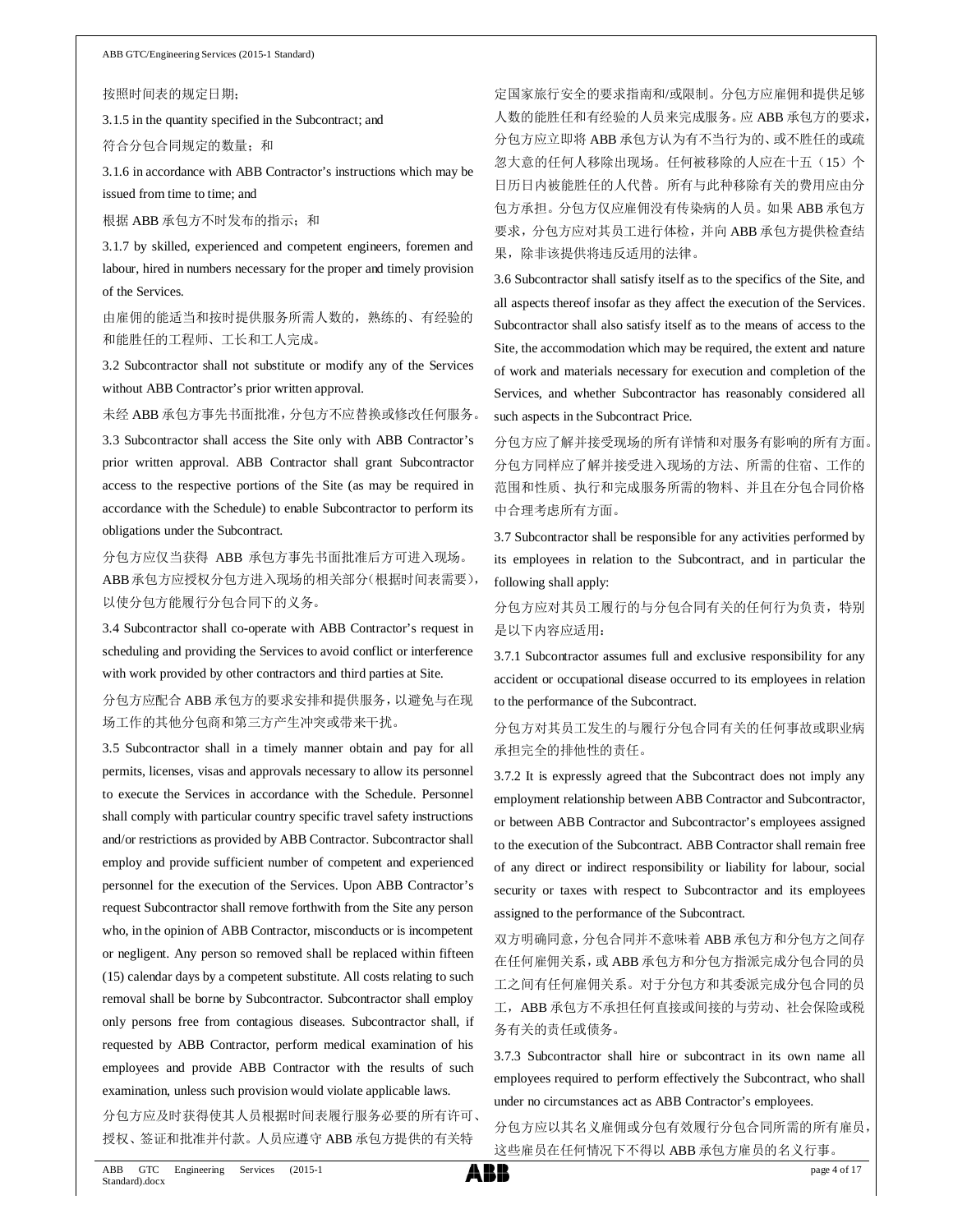3.7.4 Subcontractor shall be solely and exclusively responsible for any claims and/or lawsuits filed by its employees and – unless caused by ABB Contractor's gross negligence or intentional act – hold ABB Contractor entirely safe and harmless from such claims and/or lawsuits. Subcontractor undertakes to voluntarily appear in court, recognizing its status as sole and exclusive employer, and to provide ABB Contractor with any and all requested documentation necessary to ensure proper legal defence of ABB Contractor in court.

分包方应单独和排他性地对由其员工提起的任何索赔和/或诉讼 负责(除非由 ABB 承包方的重大过失或故意行为导致),并使 ABB 承包方完全安全和免于承担此种索赔和/或诉讼损害的责任。 分包方承诺其会自愿出庭,并承认其单独和排他性的雇主的身份, 并向 ABB 承包方提供保证能使 ABB 承包方在法庭中有适当的法 律辩护的任何和所有所需的文件和信息。

3.7.5 ABB Contractor is authorized to make any payments due to Subcontractor's employees performing the Subcontract, in order to avoid lawsuits. Such payments may be made through withholding Subcontractor's credits, through offsetting or in any other way. Subcontractor shall provide any support requested by ABB Contractor with regard to such payments and indemnify ABB Contractor for any payments made.

ABB承包方被授权向履行分包合同的分包方雇员支付任何到期款 项,以避免诉讼。此种付款通过扣除给予分包方的信用额度、抵 消或任何其他方式来进行。分包方应根据 ABB 承包方要求提供关 于此种付款所需的任何支持且就此付款对 ABB 承包方进行补偿。

#### **4. HEALTH, SAFETY AND ENVIRONMENT (HSE)**

#### 健康、安全和环境(**HSE**)

4.1 Subcontractor shall comply and ensure compliance by any of its employees and subcontractors with all applicable laws relating to HSE throughout the performance of the Subcontract.

分包方应在履行分包合同过程中遵守和保证其员工和分包商遵守 适用的关于 HSE 的法律。

4.2 Subcontractor shall comply with (i) ABB Contractor's HSE instructions for the Site and ABB's Code of Practice for Safe Working (as referred to in the Special Terms and Conditions), (ii) Client's instructions concerning HSE at Site and (iii) applicable industry standards and good engineering practice.

分包方应遵守(i) ABB 承包方的现场 HSE 指示 和 ABB 的安全施工 规范 (参照《特别条款和条件》), (ii) 客户的现场 HSE 指示和 (iii) 适用的行业标准和良好的工程惯例。

4.3 Subcontractor shall ensure that all its personnel, and its subcontractors' personnel, working on Site shall have received relevant training and induction before being allowed to work on Site. Subcontractor shall immediately remove from Site any person who, in ABB Contractor's opinion, fails to comply with the provisions of the rele-

vant legislation, regulations and rules as appropriate or such other HSE legislation, which from time to time may be in force.

分包方应保证其所有在现场工作的人员,和其分包商的人员,在 被允许在现场工作之前应接受过相关培训。分包方应立即将 ABB 承包方认为未遵守适当的相关法律、法规和规则,或其他不时生 效的 HSE 法律的任何人员从现场撤走。

4.4 Subcontractor shall be solely responsible for the health and safety of all its employees and subcontractors at Site and shall immediately advise ABB Contractor and the relevant authority, if so required, of the occurrence of any accident, incident or near-miss on or about the Site or otherwise in connection with the provision of the Services. Within twenty four (24) hours after the occurrence of any such accident, incident or near-miss, Subcontractor shall furnish ABB Contractor with a written report, which shall be followed within fourteen (14) calendar days by a final report. Subcontractor shall also provide such a report to the appropriate authority when required. This procedure shall not relieve Subcontractor from the full responsibility to protect persons and property, and from its liability for damages.

分包方应独自对所有其在现场的员工和分包商的健康和安全负责, 并且如被要求,应立即通知 ABB 承包方和相关机关在现场发生或 与之有关的,或与提供服务有关的任何事故、事件或侥幸未发生 的事件。此种事故、事件或侥幸未发生事件发生后的二十四(24) 小时内,分包方应向 ABB 承包方提供书面报告,并在之后的十四 (14)个日历日内出具最终报告。如被要求,分包方也应向适当 的机关提供此报告。此程序不应免除分包方保护人身和财产的完 全责任和对损失的责任。

#### **5. VARIATION ORDERS**

#### 变更单

ABB Contractor may issue, in the standard form provided in the Annexes, Variation Orders to Subcontractor to alter the Schedule, to amend, omit, add to, or otherwise change the Services or any parts thereof. Subcontractor shall carry out such Variation Orders only upon receipt of written Variation Order and continue to be bound by the provisions of the Subcontract. The value of each Variation Order shall then be added to or deducted from the Subcontract Price, as appropriate; agreed unit prices shall continue to apply. The Variation Order shall, as the case may be, express the amount of time by virtue of which the Schedule shall be shortened or extended. Subcontractor shall not postpone or delay the performance of a Variation Order on the grounds of dispute, or that it is subject to acceptance by Subcontractor, or agreeing to the value amount, and/or time extension to Schedule.

ABB 承包方可以附件中的标准格式向分包方下达变更单,以更改 时间表、修改、删除、添加或变更服务或其任何部分。分包方仅 当收到书面变更单后方可履行该变更单,并继续受分包合同约束。 每份变更单的价格应适当地从分包合同价格中增加或扣除,约定 的单价应继续适用。变更单应根据实际情况缩短或延长时间表以

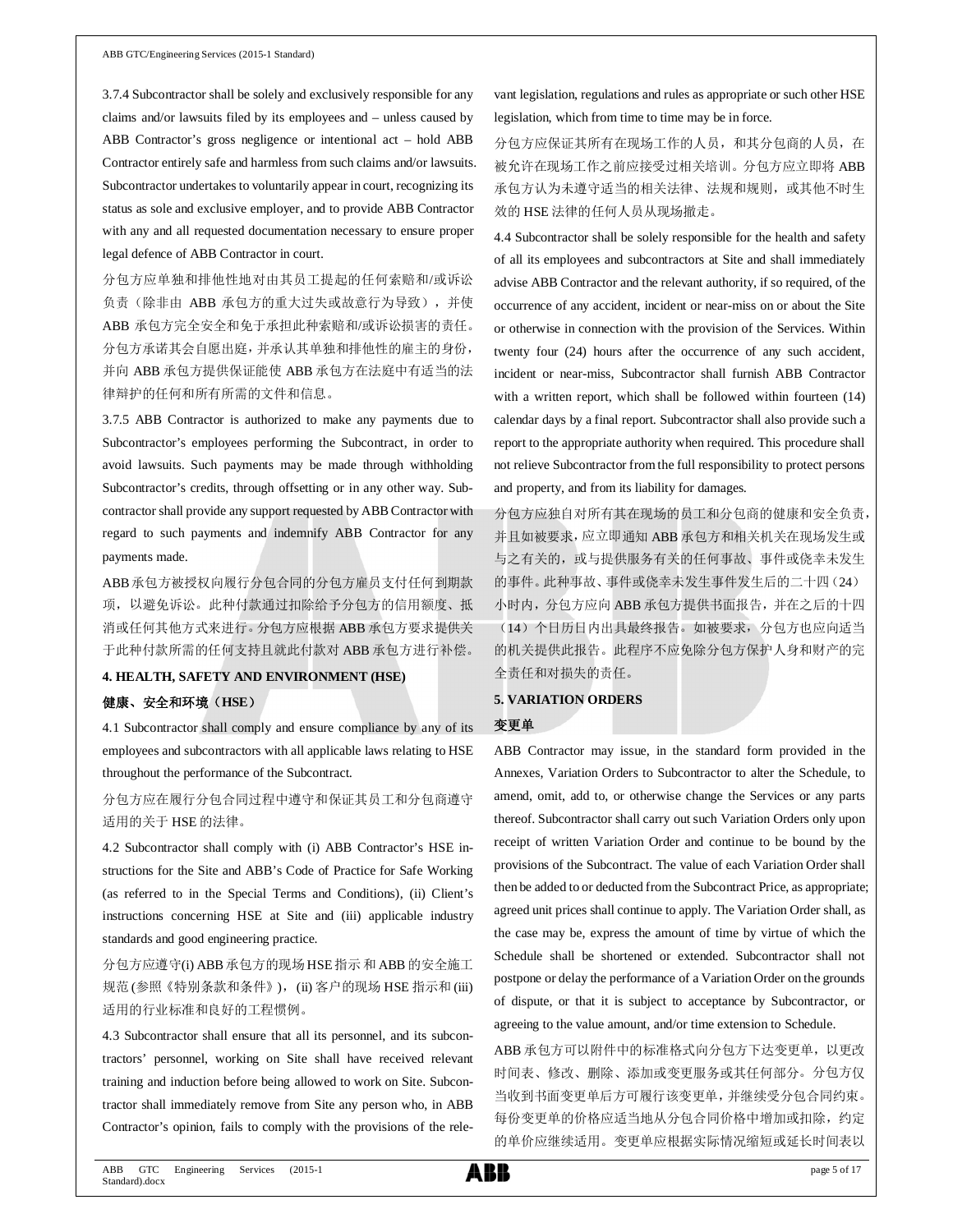表明时间量。分包方不应以有争议, 或变更单需分包方接受, 或 需分包方同意价格和/或延长时间表为由而推迟或延迟履行变更 单。

### **6. PROVISION OF THE SERVICES**

#### 提供服务

6.1 Subcontractor shall provide the Services and meet the Schedule both as specified in the Subcontract. Partial performance is not accepted unless confirmed or requested by ABB Contractor in writing.

分包方应根据时间表和分包合同约定提供服务。除非 ABB 承包方 书面确认或要求,部分履行不被接受。

6.2 Subcontractor shall submit for ABB Contractor's approval a detailed execution plan (including agreed milestones as specified in the Subcontract) for the performance of the Subcontract and shall assist ABB Contractor with regard to the scheduling and planning process, and cooperate with ABB Contractor in all respects of the Subcontract scheduling and planning.

分包方应向 ABB 承包方提交履行分包合同的详细执行计划(包括 分包合同中约定的进度表)以供其批准,并应在安排和规划过程 上协助 ABB 承包方,和在分包合同安排和规划的所有方面与 ABB 承包方进行配合。

6.3 Unless requested otherwise, Subcontractor shall at least monthly in the form requested by ABB Contractor, report the status of the provision of the Services. Subcontractor shall anticipate that the Services may be interfered with or incidentally delayed from time to time due to concurrent performance of work by others. The report shall be provided to ABB Contractor within five (5) calendar days from the end of the month covered by the report. If the provision of the Services or any part thereof is behind the Schedule, Subcontractor shall submit in writing a recovery plan specifying its activities for reaching compliance with the Schedule. Upon ABB Contractor's request, Subcontractor shall provide ABB Contractor at any time with all information regarding the provision of the Services. ABB Contractor shall have the right to withhold payments under the Subcontract if Subcontractor fails to submit any of the reports.

除非另行要求,分包方至少按月以 ABB 承包方要求的形式报告服 务提供的状态。分包方应预料到服务可能因他人同时履行工作而 不时地被干扰或偶然延迟。报告应在其涵盖月份的月底后的五(5) 个日历日内提交给 ABB 承包方。如果服务或其任何部分晚于时间 表约定的时间提供,分包方应提交书面补救计划载明其为遵守时 间表而将进行的行动。根据 ABB 承包方的要求,分包方应在任何 时间向 ABB 承包方提供关于提供服务的所有相关信息。如果分包 方未提交任何报告, ABB 承包方应有权暂缓支付分包合同下的款 项。

6.4 Subcontractor must indicate latest at the time of acceptance of the Subcontract the customs tariff numbers of the country of consignment and the countries of origin for all Services. For controlled Services, the

relevant national export control numbers must be indicated and, if the Services are subject to U.S. export regulations, the U.S. Export Control Classification Numbers (ECCN) or classification numbers of the International Traffic In Arms Regulations (ITAR) must be specified. Proofs of preferential origin as well as conformity declarations and marks of the country of consignment or destination are to be submitted without being requested; certificates of origin upon request.

分包方必须最迟在接受分包合同时告知 ABB 承包方:起运国的海 关关税号,所有服务的来源国。对于受监管的服务,必须注明相 关的国家出口控制号,如果服务须遵守美国出口法律,必须注明 《美国出口控制分类编号》(ECCN)或《国际武器贸易条例》(ITAR) 分类号。无需要求,应提交优惠原产地证明、合规申报和起运国 或目的国标志;一旦要求,提交原产地证书。

# **7. TIME FOR PROVIDING THE SERVICES, DELAY** 提供服务的时间、延迟

7.1 If Subcontractor does not comply with the Schedule, ABB Contractor reserves the right to instruct Subcontractor in writing to expedite its performance under the Subcontract. Subcontractor shall take such measures (in accordance with ABB Contractor's instructions) as required for acceleration of progress so as to complete the provision of the Services, or the relevant part thereof, on time. Subcontractor shall not be entitled to any additional payment for taking such steps to accelerate the work to meet the Schedule. Subcontractor shall notify ABB Contractor in writing within twenty four (24) hours of the occurrence and cause of any delay and also to make every effort to minimise or mitigate the costs or the consequences of such delay.

如果分包方不遵守时间表,ABB 承包方有权书面要求分包方加快 履行分包合同。分包方应采取加快进程必要的措施(根据 ABB 承 包方的指示),以按时完成提供服务或其相关部分。分包方无权 就为根据时间表完成工作而采取的措施收取额外费用。

分包方应在任何延迟发生后的二十四(24)小时内书面通知 ABB 承包方并告知其原因,并同时尽所有努力减小或减轻因延迟造成 的成本和后果。

7.2 If Subcontractor fails to provide the Services in accordance with the Schedule, Subcontractor shall pay liquidated damages to ABB Contractor for this default. The liquidated damages shall be payable at a rate specified in the Subcontract. Subcontractor shall pay the liquidated damages upon written demand or upon receipt of an invoice from ABB Contractor. The amount of liquidated damages may be deducted by ABB Contractor from any payments due or which may become due to Subcontractor prejudice to any other recovery method. The payment of such liquidated damages shall not relieve Subcontractor from any of its obligations and liabilities under the Subcontract.

如果分包方未根据时间表提供服务,分包方应就此违约向 ABB 承 包方支付违约金。违约金应根据分包合同中的比例支付。分包方 应当应 ABB 承包方的书面要求或接到 ABB 承包方的发票后支付

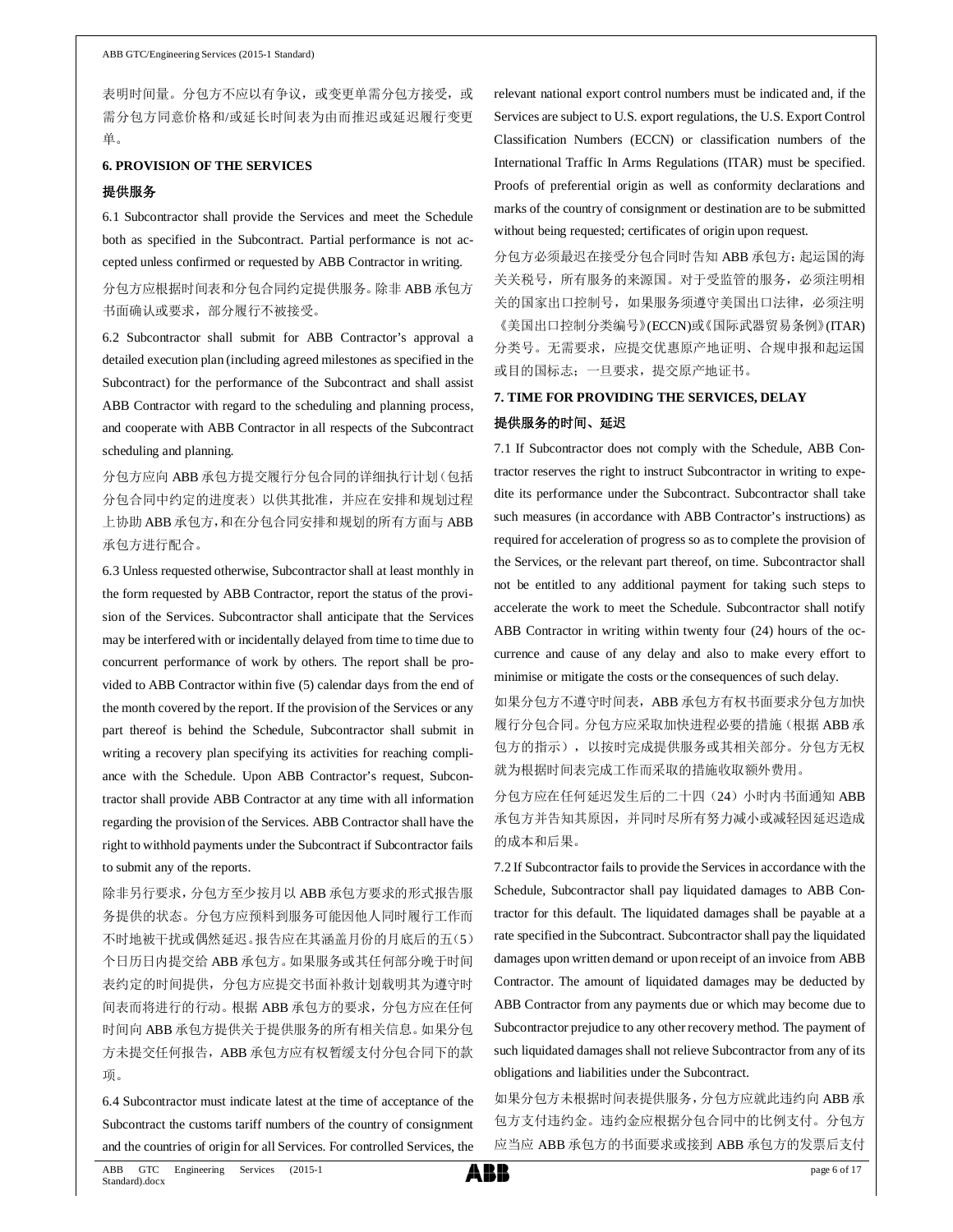违约金。违约金可由 ABB 承包方在任何到期或将到期的款项中扣 除但不影响其他可能的救济方式。此违约金的支付不应免除分包 方在分包合同下的任何义务和责任。

7.3 If the delay in providing the Services is such that ABB Contractor is entitled to maximum liquidated damages and if the Services are still not provided, ABB Contractor may in writing demand provision of the Services within a final reasonable period which shall not be less than one week.

如果延迟履行服务使 ABB 承包方有权索赔最大违约金,且如果服 务仍未被提供,ABB 承包方可以书面要求在不少于一周的合理最 终期限内提供服务。

7.4 If Subcontractor does not provide the Services within such final period and this is not due to any circumstance for which ABB Contractor is responsible, then ABB Contractor reserves the right to:

如果分包方未在最后期限内提供服务,且并非由于 ABB 承包方需 负责的原因, ABB 承包方保留以下权利:

7.4.1 terminate the Subcontract pursuant to Clause 16 (Termination); 根据第 16条(终止)终止分包合同;

7.4.2 refuse any subsequent provision of the Services which Subcontractor attempts to make;

拒绝分包方任何后续试图提供的服务;

7.4.3 recover from Subcontractor any costs or expenditure incurred by ABB Contractor in obtaining the services in substitution from another Subcontractor;

要求分包方承担 ABB 承包方从另一个分包方处获得代替服务而 产生的任何费用或支出;

7.4.4 claim in addition to liquidated damages under Clause 7 for any additional costs, losses or damages incurred whatsoever by ABB Contractor which are reasonably attributable to Subcontractor's failure to comply with the Subcontract.

除了根据第 7 条要求分包方支付违约金外, 就合理归因于分包方 未遵守分包合同而使 ABB 承包方发生的任何额外的费用、损失、 损害进行赔偿。

7.5 ABB Contractor shall also have the right to terminate the Subcontract by notice in writing to the Subcontractor, if it is clear from the circumstances that there will occur a delay in providing the Services which under Clause 7 would entitle ABB Contractor to maximum liquidated damages.

如果有明确情形显示服务提供将延迟并使 ABB 承包方可根据第 7 条索赔最高违约金,那么 ABB 承包方应有权在书面通知分包方后, 终止分包合同,

# **8. MONITORING AND ACCEPTANCE OF THE SERVICES** 监督和验收服务

8.1 Subcontractor shall allow ABB Contractor and/or its authorised representatives to monitor the provision of the Services at any time.

## 分包方应允许 ABB 承包方和/或其授权代表在任何时间监督服务 的提供。

8.2 Notwithstanding any monitoring, Subcontractor shall remain fully responsible for the Services' compliance with the Order. This applies whether or not ABB Contractor has exercised its right of monitoring and shall not limit Subcontractor's obligations under the Order. For the avoidance of doubt, monitoring of Services by ABB Contractor Customer and/or its authorised representatives shall in no event exempt Subcontractor from or limit Subcontractor's warranties or liability in any way.

无论 ABB 承包方是否进行任何监督,分包方仍然完全负责使服务 符合订单要求,并且分包方在订单下的义务不因而受到限制或被 减轻。为避免疑义, ABB 承包方、客户和/或其授权代表检查服务 在任何情况下都不应以任何方式免除或限制分包方的保证或责任。

8.3 ABB Contractor shall not be deemed to have accepted any Services until it has had a reasonable time to review them following completion or, in the case of a defective performance, until a reasonable time after such defective performance has become apparent. Such reasonable time period shall be determined by the specifics of the Services, the defective performance and the circumstances of the provision of the Services.

在服务完成后经 ABB 承包方在合理时间内检查完毕之前,或者, 在服务有缺陷的情况下,在该缺陷变得明显之后的合理时间以内, ABB 承包方不应被视为验收了任何服务。此种合理时间应根据服 务的特点、履行缺陷情况和提供服务的场合决定。

## **9. SUSPENSION OF THE SUBCONTRACT**

#### 分包合同中止

9.1 ABB Contractor shall have the right to suspend performance of the Subcontract at any time for convenience for a period of 90 calendar days in the aggregate without any compensation to Subcontractor. In case the suspension extends beyond 90 calendar days, Subcontractor shall be compensated by ABB Contractor for the direct and reasonable incurred costs of such suspension. The agreed time for performance of the Subcontract or the concerned part thereof shall be extended by the time period of the suspension.

ABB承包方有权在任何时间因便利中止履行分包合同累计不超过 90 个日历日,而无需向分包方进行任何赔偿。如果中止累计超过 90 个日历日,ABB 承包方应就因此种中止产生的直接和合理的费 用向分包方赔偿。约定的履行分包合同的时间及相关部分应结合 中止的时间相应延长。

9.2 If the suspension of the Subcontract is caused or requested by Client, Subcontractor shall be entitled only to a compensation as specified in the Subcontract and to the extent paid by Client.

如果分包合同中止是由客户引起或要求的,分包方只有权根据分 包合同规定获得赔偿且以客户支付的赔偿金额为限。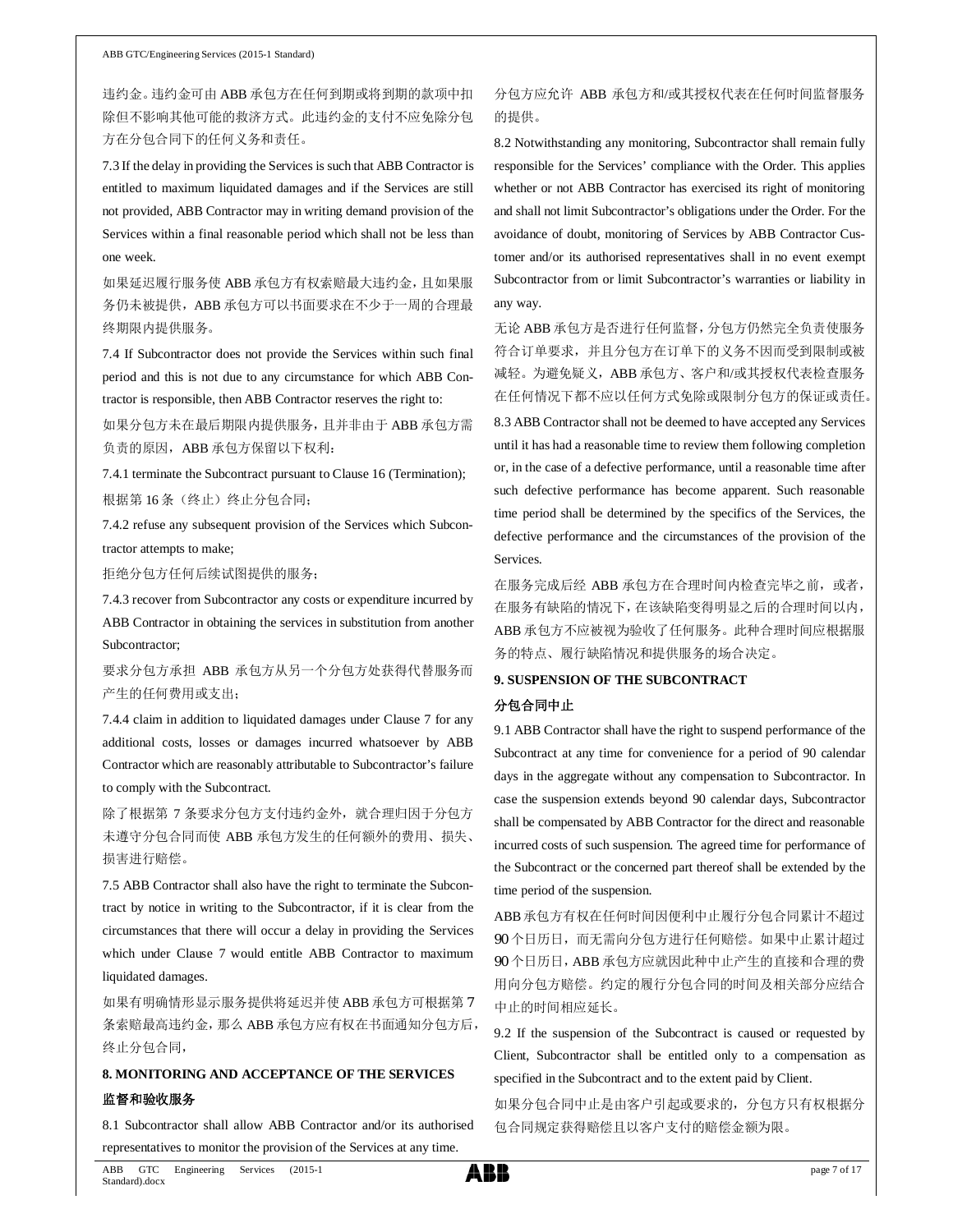9.3 Subcontractor shall suspend the performance of the Subcontract or any part thereof, including postponing the provision of the Services, for such times and in such manner as ABB Contractor considers necessary (i) for proper HSE or execution of the Subcontract, or (ii) due to any default by Subcontractor, in which case Subcontractor shall bear all costs and be liable for the delay arising from such suspension.

分包方应以 ABB 承包方认为必要的时间和方式因下列原因中止 分包合同或其任何部分(包括推迟提供服务): (i) 适当健康安全 环境和履行分包合同, 或 (ii) 由于任何分包方违约, 在此情况下 分包方应承担所有费用和对因该中止而导致的延迟负责。

9.4 Subcontractor shall have no right to suspend performance of the Subcontract.

分包方应无权中止履行分包合同。

#### **10. FORCE MAJEURE**

#### 不可抗力

10.1 Neither Party shall be liable for any delay in performing or for failure to perform its obligations under the Subcontract if the delay or failure results from an event of "Force Majeure", provided that the affected Party serves notice to the other Party within five (5) calendar days from occurrence of the respective event of Force Majeure.

任何一方都不应对"不可抗力"事件导致的延迟履行或未能履行 相应分包合同项下的义务负责,前提是受影响方在发生相应的不 可抗力事件后五(5)个日历日内通知了另一方。

10.2 "Force Majeure" means the occurrence of any event which is unforeseeable and beyond the control of the Party affected that results in the failure or delay by such Party of some performance under the Subcontract, in full or part. Each Party shall use its reasonable endeavours to minimise the effects of any event of Force Majeure.

"不可抗力"指发生任何不可预见、在受影响方合理控制之外、 导致此方不能履行或迟延履行全部或部分分包合同的事件。任何 一方应尽合理努力将不可抗力造成的影响减小到最低。

## **11. WARRANTY**

#### 质保

11.1 Subcontractor warrants that the Services (including Work Products):

分包方保证服务(包括工作成果):

11.1.1 comply with the Subcontract, including but not limited to any specification as stipulated in the Subcontract, and according to the highest standards and in the manner and method recognized by good engineering practices;

符合分包合同,包括但不限于分包合同中的任何规格要求,并根 据最高标准和符合良好的工程设计惯例认定的方法和方式;

11.1.2 are fit for the particular purpose of the Project, whether expressly or impliedly made known to Subcontractor in the Subcontract;

适合项目的特定用途,无论是否在分包合同中向分包方明示或默 示;

11.1.3 are free from defects; and

没有缺陷;和

11.1.4 comply with Clauses 3.1.1 and 17 (Compliance, Integrity).

符合第 3.1.1 条和第 17 条(合规、诚信)。

11.2 The warranty period shall be thirty six (36) months from acceptance of the Services.

保证期应为自验收服务之日起三十六(36)个月。

11.3 In the event of a breach of warranty, the entire warranty period of Clause 11.2 shall be restarted upon Client's and/or ABB Contractor's written confirmation the Services are no longer defective.

如果违反质保,第 11.2 条的整个质保期应在收到客户和/或 ABB 承包方书面确认服务不再有缺陷后重新开始计算。

11.4 In case of non-compliance with the warranty provided under this Clause 11, ABB Contractor shall be entitled to enforce one or more of the following remedies at Subcontractor's own expense and risk:

如果不符合第 11 条的质保, ABB 承包方应有权自主决定并由分 包方承担费用和风险执行以下一个或几个补救措施:

11.4.1 to give Subcontractor the opportunity to carry out any additional work necessary to ensure that the terms and conditions of the Subcontract are fulfilled within twenty (20) calendar days from ABB Contractor's notice;

自 ABB 承包方通知后二十(20)个日历日内,给分包方机会开展 任何必要的额外工作保证满足分包合同条款;

11.4.2 to carry out (or to instruct a third party to carry out) any additional work necessary to make the Services comply with the Subcontract;

开展(或指派第三方开展)任何必要的额外工作使服务符合分包 合同;

11.4.3 to obtain from Subcontractor prompt replacement of the non-compliant Services by other Services conforming with the Subcontract;

从分包方处获得其他符合分包合同的服务来代替不符合分包合同 的服务;

11.4.4 to refuse to accept any further provision of the Services, but without exemption from Subcontractor's liability for the defective Services;

拒绝接受任何进一步服务的提供,但是不免除分包方对缺陷服务 的责任;

11.4.5 to claim such costs and damages as may have been sustained by ABB Contractor as a result of Subcontractor's breach or failure;

就 ABB 承包方因分包方违约或未能履约而遭受的此种费用和损 害进行索赔;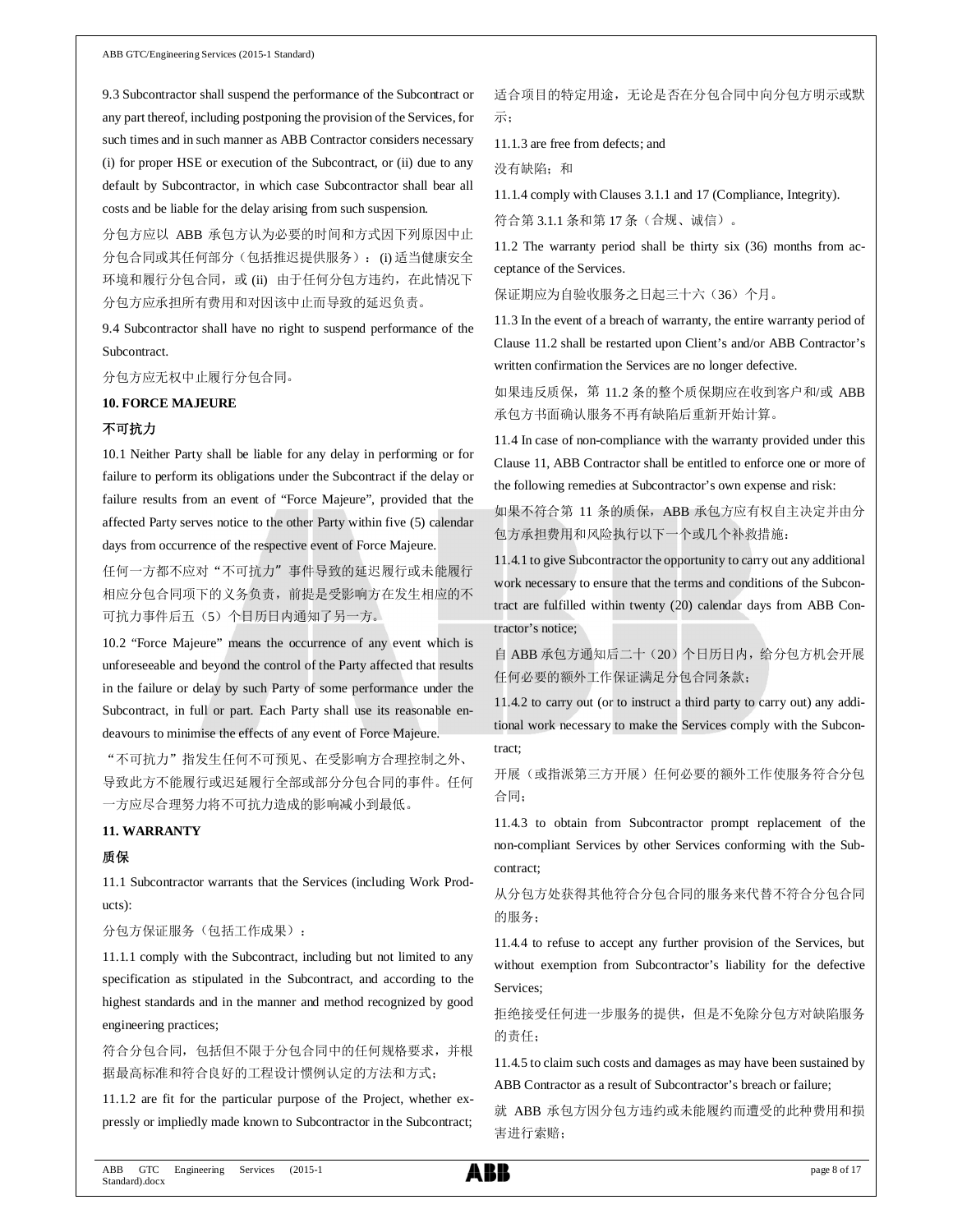11.4.6 to terminate the Subcontract in accordance with Clause 16.1. 根据第 16.1 条终止分包合同。

11.5 The rights and remedies available to ABB Contractor and contained in the Subcontract are cumulative and are not exclusive of any rights or remedies available under warranty, at law or in equity.

ABB 承包方享有的和包含在分包合同中的权利和救济是累积性的, 并不排除任何在质保下、根据法律或公平可享有的权利和救济。

#### **12. PRICES, PAYMENT TERMS, INVOICING**

### 价格、支付条件和开票

12.1 The Subcontract Price shall be deemed to cover the fulfilment by Subcontractor of all its obligations under the Subcontract and include the costs of the Services specified and the costs for everything, including but not limited to supervision, fees, taxes, duties, transportation, profit, overhead, licences, permits, and travel, whether indicated or described or not, which is necessary for the provision of the Services.

分包合同价格是分包方完成所有分包合同下义务的价格,并且包 含完成规定的服务的费用,和其他所有事项的费用,包括但不限 于对提供服务有必要的监管、费用、税费、关税、交通、利润、 经常费用、许可、执照和差旅,无论是否明确列出。

12.2 The prices stipulated in the Subcontract are fixed unless otherwise provided in a Variation Order.

分包合同规定的价格固定不变除非变更单中另行约定。

12.3 The payment terms and the applicable procedures shall be specified in the Subcontract.

付款条件和适用程序应在分包合同中规定。

12.4 Subcontractor shall submit invoices complying with Subcontractor's and ABB Contractor's applicable local mandatory law, generally accepted accounting principles and ABB Contractor requirements set forth in the Subcontract, which shall contain the following minimum information: Subcontractor name, address and reference person including contact details (telephone, e-mail etc.); invoice date; invoice number; Order number (same as stated in the Order); Subcontractor number (same as stated in the Order); address of ABB Contractor; quantity; specification of Services supplied; price (total amount invoiced); currency; tax or VAT amount; tax or VAT number; Authorized Economic Operator and/or Approved Exporter Authorization number and/or other customs identification number, if applicable.

分包方应遵照分包方和 ABB 承包方当地适用的强制性法律、通用 会计准则和分包合同中载明的 ABB 承包方的要求提交发票,并至 少包含下列信息:分包方名称、地址和联系人(包括详细联系信 息,如电话、电子邮件等)、发票日期、发票号码、订单号码(与 订单上的相同)、分包方编号(与订单上的相同)、ABB 承包方 地址、数量、服务规格、价格(开票总价)、货币、税款或增值

# 税金额、税号或增值税编号、经认证的经营者和/或经批准的出口 商授权号和/或其他海关识别码(如适用)。

12.5 Invoices shall be accompanied by interim release of liens or privileges and shall be issued to ABB Contractor as stated in the Subcontract. Invoices shall be sent to the invoice address specified in the Subcontract. The submission of an invoice shall be deemed to be a confirmation by Subcontractor that it has no additional claims, except as may already have been submitted in writing, for anything that has occurred up to and including the last day of the period covered by such invoice.

发票应附有临时解除留置权或特权的文件,并应根据分包合同向 ABB 承包方开具。发票应发送至分包合同中的联系地址。提交发 票应被视为分包方确认没有任何额外的索赔、除非该索赔已被书 面提交,该发票覆盖其明确的期间内直至最后一天结束前已经发 生的任何事项。

12.6 Subcontractor shall make payment in due time for all equipment and labour used in, or in connection with, the performance of the Subcontract in order to avoid the imposition of any lien or privilege against any portion of the Services and/or the Project. In the event of the imposition of any such lien or privilege by any person who has supplied any such equipment or labour, or by any other person claiming by, through or under Subcontractor, Subcontractor shall, at its own expense, promptly take any and all action as may be necessary to cause such lien or privilege to be released or discharged. Subcontractor shall furnish satisfactory evidence, when requested by ABB Contractor, to verify compliance with the above. In the alternative, ABB Contractor may pay to release the lien and withhold such amounts from Subcontractor.

分包方应就履行分包合同使用或与之有关的所有设备和劳力按时 付款,从而避免服务和/或项目的任何部分产生任何留置或特权。 如果提供任何该设备和劳力的任何人,或通过分包方索赔的任何 其他人提出任何此种留置或特权,分包方应自担费用立即采取必 要的任何和所有行动解除该留置权或免除特权。分包方应当应 ABB 承包方的要求,提供令人满意的证据证明符合以上要求。或 者, ABB 承包方可以支付款项以解除留置权, 并从应支付给分包 方的款项中抵扣。

12.7 ABB Contractor shall have the right to withhold the whole or part of any payment to Subcontractor which, in the opinion of ABB Contractor, is necessary for protection of ABB Contractor from loss on account of claims against Subcontractor, or failure by Subcontractor to make due payments to its sub-suppliers or employees, or not having paid taxes, dues and social insurance contributions. ABB Contractor reserves the right to set off such amount owed to Subcontractor, or withhold payment for Services not provided in accordance with the Subcontract. However, Subcontractor shall not be entitled to set off any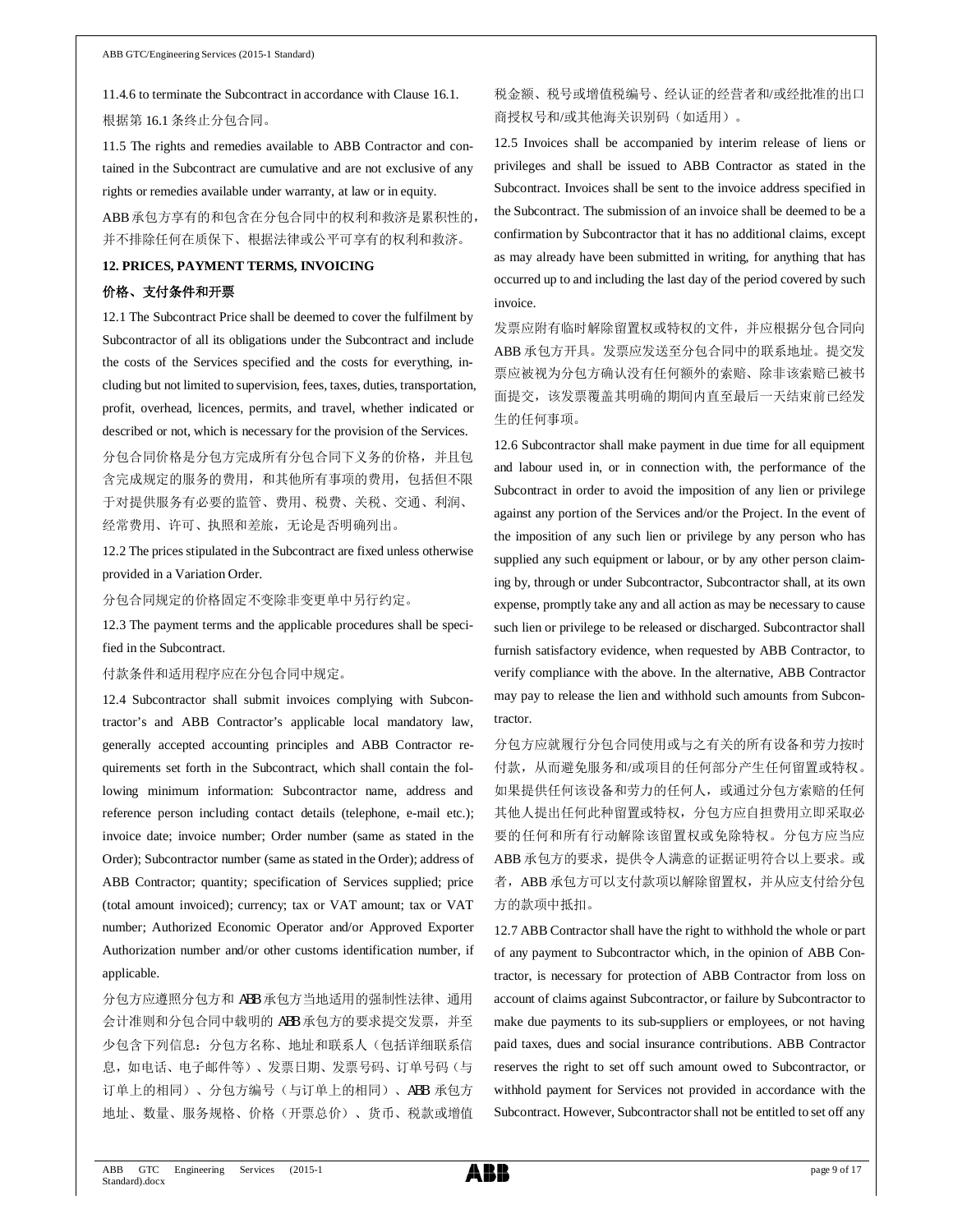amounts owed by ABB Contractor to Subcontractor, unless prior approval has been granted by ABB Contractor in writing.

如 ABB 承包方认为有必要为了使 ABB 承包方避免由于针对分包 方的索赔或由于分包方未向次级供应商或员工付款或未支付税费、 税款和保险费而使 ABB 承包方遭受损失, ABB 承包方有权暂缓 支付全部或部分任何应向分包方支付的款项。ABB 承包方有权从 应付分包方的款项中抵扣或暂缓支付未按照分包合同提供服务的 款项。然而,分包方不应有权抵扣任何 ABB 承包方欠分包方的款 项,除非 ABB 承包方事先书面批准。

# **13. INTELLECTUAL PROPERTY** 知识产权

13.1 Subcontractor assigns herewith to ABB Contractor full ownership rights in and to any Intellectual Property in the Work Products arising from the Services for the full duration of such rights, wherever in the world enforceable. Subcontractor further agrees to execute, upon ABB Contractor's request and at its cost, all further documents and assignments and do all such further things as may be necessary to perfect ABB Contractor's ownership title to the Intellectual Property or to register ABB Contractor as owner of the Intellectual Property with any registry, including but not limited to governmental registration authorities or private registration organisations.

分包方在该权利的整个期间向 ABB 承包方转让服务所产生"工作 成果"的任何知识产权的完整所有权,并在世界的任何地方可执 行。一旦 ABB 承包方要求并承担其费用,分包方进一步同意签署 所有文件和转让,并且采取所有的措施完善 ABB 承包方对知识产 权的所有权或在任何登记机构将 ABB 承包方注册为知识产权的 所有人,包括但不限于政府登记机关或私人登记组织。

13.2 The Intellectual Property Rights in any Work Products created by or licensed to Subcontractor prior to the Effective Date or outside of the Subcontract, and any subsequent modifications to the same ("Pre-Existing Works") will remain vested in Subcontractor or the respective third party owner. To the extent that Pre-Existing Works are embedded in any Work Products delivered by Subcontractor, ABB Contractor and its Affiliates shall have a worldwide, irrevocable, perpetual, transferrable, non-exclusive, royalty-free licence with rights to sublicense to use the Pre-Existing Works as part of such Work Products, including the right to further improve, develop, market, distribute, sub-license, exploit or otherwise use the Work Products containing such Pre-Existing Works.

在生效日之前或在分包合同的范围之外,由分包方创造或许可给 分包方的任何"工作成果"的知识产权,以及随后对其进行的任何 修改("既存成果")由分包方或相应的第三方所有。如果"既存 成果"被嵌入分包方交付的任何"工作成果"中, ABB 承包方及 其关联公司应对该"工作成果"一部分的"既存成果"有全球性的、 不可撤销的、永久性的、可转让的、非独家的、免许可费的、可 转授权的许可进行使用,包括但不限于进一步改进、开发、营销、

分销、分许可、利用或以任何其他方式使用含有"既存成果"的 "工作成果"的权利。

#### **14. LIABILITY AND INDEMNITY**

### 责任和赔偿

14.1 Subcontractor shall indemnify ABB Contractor against all liabilities, losses, damages, injuries, cost, expenses, actions, suits, claims, demands, charges or expenses whatsoever arising in connection with death or injury suffered by persons employed by Subcontractor or any of its sub-suppliers.

分包方应就其或其任何次级供应商雇用的人员的死亡或伤害引起 的所有责任、损失、损害、伤害、费用、开支、行动、诉讼、索 赔、要求、收费向 ABB 承包方进行补偿。

14.2 Without prejudice to applicable mandatory law or unless otherwise agreed between the Parties, Subcontractor shall compensate/indemnify ABB Contractor and Client for all liabilities, losses, damages, injuries, cost, actions, suits, claims, demands, charges or expenses whatsoever arising out of or in connection with the performance of the Subcontract and/or the Services (i) for Subcontractor's breaches of the Subcontract, and (ii) for any claim made by a third party (including employees of Subcontractor) against ABB Contractor in connection with the Services and to the extent that the respective liability, loss, damage, injury, cost or expense was caused by or arises from acts or omissions of Subcontractor and/or from the Services.

在不影响适用的强制性法律的情况下或除非双方之间另有约定, 分包方应就以下引起的或与之有关的所有责任、损失、损害、伤 害、费用、行动、诉讼、索赔、要求、收费或由履行分包合同和/ 或服务导致的或与之有关的费用, 向 ABB 承包方和客户进行赔偿/ 补偿: (1) 分包方违反分包合同, 和(2) 第三方(包括分包方 员工)针对 ABB 承包方提出的与服务相关的任何索赔以及由分包 方的行为或疏忽和/或服务引起的相关责任、损失、损害、伤害、 费用或支出。

14.3 In the event of infringements of third party Intellectual Property Rights caused by or related to the Services and/or the Work Products: 若因服务和/或工作成果导致的或与之有关的侵犯第三方知识产 权:

14.3.1 Subcontractor shall reimburse ABB Contractor and Client for any liabilities, losses, damages, injuries, costs and expenses (including without limitation to any direct, indirect, or consequential losses, loss of profit and loss of reputation, and all interest, penalties and legal and other professional costs and expenses) arising out of such infringement. This obligation does not limit any further compensation rights of ABB Contractor or Client;

分包方应就该侵权引起的任何责任、损失、损害、伤害、费用、 支出(包括但不限于任何直接、间接或继发性损失、利润损失和 名誉损失,和所有利息、罚金和法律和其他专业费用和支出)向

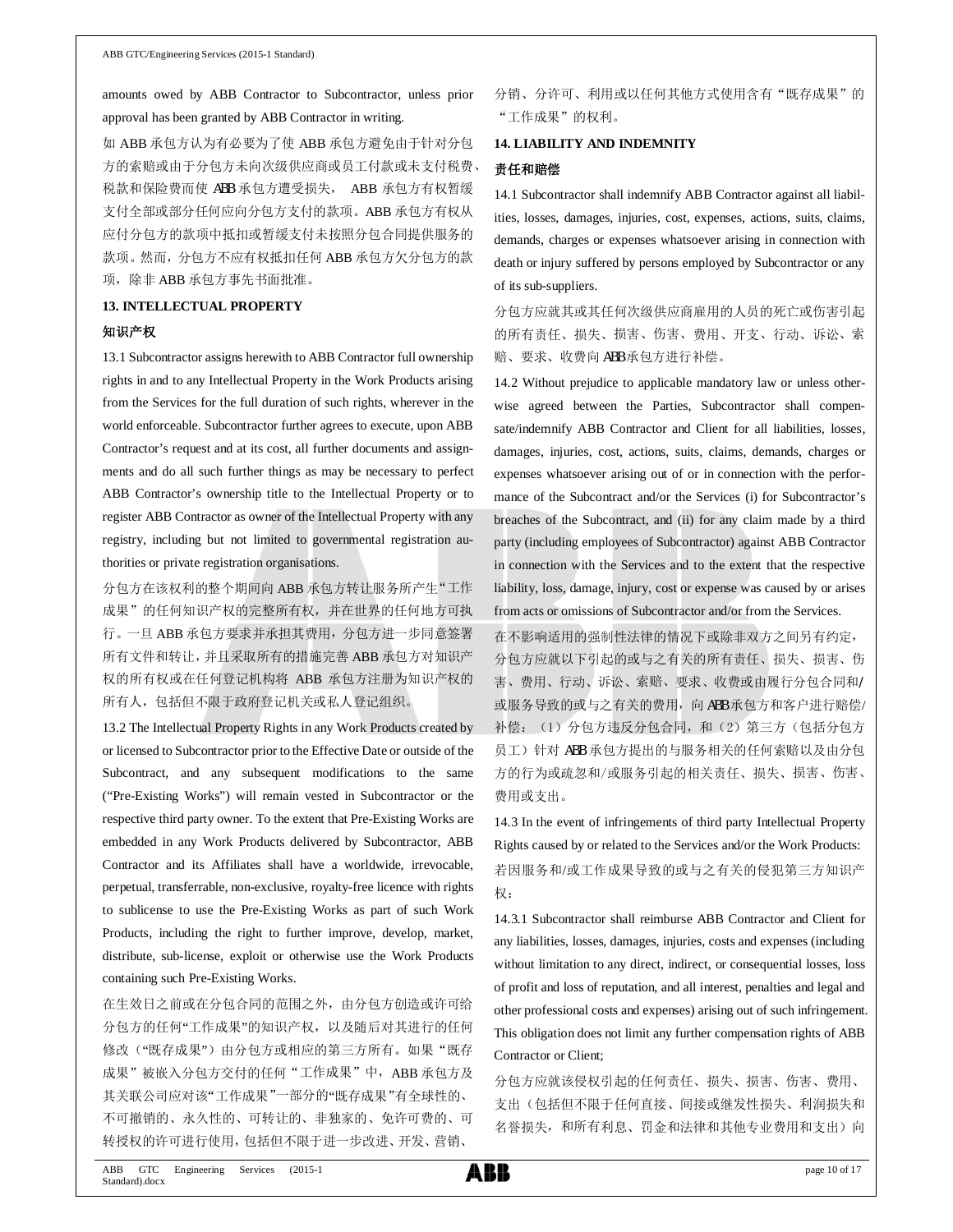ABB 承包方和客户进行补偿。此义务不限制 ABB 承包方和客户进 行任何进一步索赔的权利;

14.3.2 Without prejudice to ABB Contractor's right under the Subcontract, Subcontractor shall, upon notification from ABB Contractor at Subcontractor's cost (i) procure for ABB Contractor the right to continue using the Work Products; (ii) modify the Work Products so that they cease to be infringing; or (iii) replace the Work Products by non-infringing Work Products.

在不损害 ABB 承包方在分包合同中权利的情况下,一经 ABB 承 包方通知,分包方应自担费用(i) 为 ABB 承包方获得继续使用工 作成果的权利; (ii) 修改工作成果使之停止侵权; 或 (iii) 用不侵 权的工作成果代替侵权的工作成果。

14.4 Subcontractor shall be responsible for the acts, omissions, defaults, negligence or obligations of any of its sub-suppliers, its agents, servants or workmen as fully as if they were the acts, omissions, defaults, negligence or obligations of Subcontractor.

分包方应对其任何其次级供应商、代理、雇员或工人的行为、疏 漏、违约、疏忽或义务承担完全的责任,就如同这些行为、疏忽、 过错、过失或义务是分包方的行为。

14.5 Subcontractor shall be responsible for the control and management of all of its employees, its suppliers and/or subcontractors, and it shall be responsible for the acts, defaults, negligence or obligations of any of its employees, suppliers and/or subcontractors, its agents, servants or workmen as fully as if they were the acts, defaults, negligence or obligations of Subcontractor.

分包方应负责对其所有员工、其供应商和/或其分包商进行控制和 管理并应对其任何员工、供应商和/或分包商、其代理、雇员或工 人的行为、违约、疏忽或义务负责,就如这些行为、违约、疏忽 或义务是分包方的行为。

14.6 ABB Contractor reserves the right to set off any indemnity/liability claims under the Subcontract against any amounts owed to Subcontractor.

ABB 承包方有权以分包合同下的任何补偿/责任抵销应付给分包 方的任何金额。

14.7 For any indemnity obligations, Subcontractor shall defend ABB Contractor at its cost against any third party claims upon ABB Contractor's request.

对于任何的补偿义务,应 ABB 承包方需求,分包方应自担费用为 ABB 承包方就任何第三方索赔进行辩护。

## **15. INSURANCE**

#### 保险

15.1 Subcontractor shall maintain as required in the Special Terms and Conditions and at its expense with reputable and financially sound insurers acceptable to ABB Contractor the following type of insurances: professional liability insurance, public liability insurance, statutory worker's compensation/employer's liability insurance.

分包方应按《特别条款和条件》自担费用向 ABB 承包方接受的声 誉和经济状况良好的保险机构投保下列类型的保险:职业责任险、 公众责任险、法定的工伤保险/雇主责任险。

15.2 All insurance policies shall be endorsed to include ABB Contractor as additional insured and provide a waiver of insurer's right of subrogation in favour of ABB Contractor. Subcontractor shall no later than Effective Date provide to ABB Contractor certificates of insurance covering such policies as well as confirmation that premiums have been paid. Subcontractor shall also provide upon ABB Contractor's request copies of such insurance policies.

所有保单应把 ABB 承包方作为附加被保险人,并放弃对 ABB 承 包方的追偿。分包方应不迟于生效日向 ABB 承包方提供涵盖此种 保单的保险证明并确认保险费已经支付。分包方应当应 ABB 承包 方要求提供此种保单的复印件。

15.3 In case of loss and damage related to the covers in Clause 15, any and all deductibles shall be for Subcontractor's account.

如果有与第 15 条规定的保险有关的损失或损害,任何和所有免赔 额应由分包方承担。

15.4 Subcontractor shall furnish notice to ABB Contractor within thirty (30) calendar days of any cancellation or non-renewal or material change to the terms of any insurance.

分包方应在三十(30)个日历日内就任何关于保险条款的取消或 不续订或实质变更通知 ABB 承包方。

15.5 All Subcontractor policies (except worker's compensation/employer's liability) shall be considered primary insurance and any insurance carried by ABB Contractor shall not be called upon by Subcontractor's insurers to contribute or participate on the basis of contributing, concurrent, double insurance or otherwise.

所有分包方保险(除了工伤保险/雇主责任)应被视为首层保险, 任何 ABB 承包方购买的保险不应被分包方承保人以保障相同利 益、同时存在、重复保险或其他原因为由要求分摊责任。

15.6 Should Subcontractor fail to provide insurance certificates and maintain insurance according to Clause 15, ABB Contractor shall have the right to procure such insurance cover at the sole expense of Subcontractor.

如果分包方未按照第 15 条提供保险证明和投保, ABB 承包方应 有权购买此种保险,并由分包方独自承担费用。

15.7 Any compensation received by Subcontractor shall be applied towards the replacement and/or restoration of the Services.

任何分包方获得的赔偿应用于更换和/或恢复服务。

15.8 Nothing contained in this Clause 15 shall relieve Subcontractor of any liability under the Subcontract or any of its obligations to make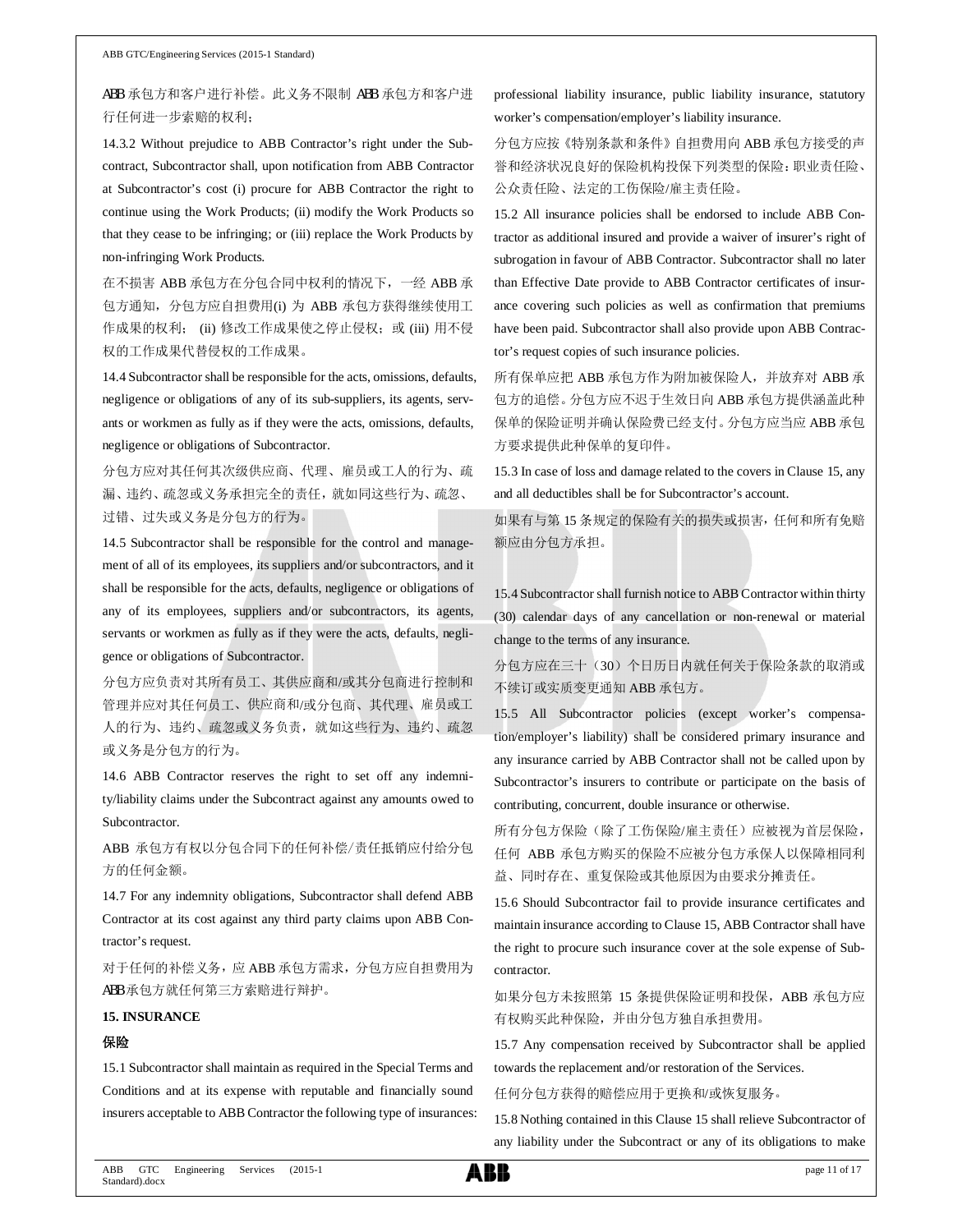good any loss or damage. The insured amounts can neither be considered nor construed as a limitation of liability.

第 15 条包含的任何内容不得免除分包方在分包合同下的任何责 任或对任何损失和损害的赔偿义务。投保额既不得被视为也不得 被解释为对责任的限制。

## **16. TERMINATION**

## 终止

16.1 Without prejudice to any other rights or remedies to which ABB Contractor may be entitled, ABB Contractor may terminate the Subcontract in the event that:

在不影响 ABB 承包方享有的任何其他权利和救济的情况下,ABB 承包方可在以下情况下终止分包合同:

16.1.1 Subcontractor commits a breach of its obligations under the Subcontract, and fails to remedy that breach within ten (10) calendar days (unless otherwise stated under the Subcontract) of receiving written notice from ABB Contractor requiring its remedy; or

分包方违反分包合同下的义务,并在接到 ABB 承包方要求补救的 书面通知后的十(10)个日历日内(除非分包合同中另有规定) 没有就违约行为进行补救;或

16.1.2 subject to Clause 7.3, the maximum amount of liquidated damages payable by Subcontractor is reached, or, subject to Clause 7.5, it is clear from the circumstances that a delay will occur in providing the Services which would entitle ABB Contractor to maximum liquidated damages; or

分包方根据第 7.3条需支付的违约金达到最大额,或根据第 7.5条, 有明确情形显示服务的提供将延迟并使 ABB 承包方索赔最大额 违约金;或

16.1.3 Subcontractor fails to provide, in response to demand by ABB Contractor, adequate assurance of Subcontractor's future performance, whereby ABB Contractor shall be the sole judge of the adequacy of said assurance; or

分包方未能应 ABB 承包方要求为分包方未来的履约提供足够保 证, ABB 承包方有权独自判断此种保证的足够性; 或

16.1.4 there is any adverse change in the position, financial or otherwise, of Subcontractor, whereby and without limitation:

分包方的处境、财务或其他方面有任何不利变化,包括但不限于 以下情形:

a) Subcontractor becomes insolvent; or

分包方破产;或

b) an order is made for the winding up of Subcontractor; or

分包方被命令清算;或

c) documents are filed with a court of competent jurisdiction for the appointment of an administrator of Subcontractor; or

指定分包方管理人的材料被提交至有管辖权的法院;或

d) Subcontractor makes any arrangement or composition with its creditors, or makes an application to a court of competent jurisdiction for the protection of its creditors in any way; or

分包方与其债权人做出任何安排缔结任何协议,或为保护其债权 人以任何方式向有管辖权的法院提出申请;或

16.1.5 Subcontractor ceases, or threatens to cease, performing a substantial portion of its business, whether voluntarily or involuntarily, that has or will have an adverse effect on Subcontractor's ability to perform its obligations under the Subcontract; or

分包方无论自愿或非自愿地停止,或可能停止其主要业务,且已 经或将会对分包方履行分包合同下义务的能力造成不利影响;或

16.1.6 any representation or warranty made by Subcontractor in the Subcontract is not true, or inaccurate and if such lack of truth or accuracy would reasonably be expected to result in an adverse impact on ABB Contractor, unless cured within ten (10) calendar days after the date of written notice of such lack; or

任何分包方在分包合同中的陈述或保证不真实或不准确,如果此 种缺乏真实性或准确性在合理预期下将对 ABB 承包方有不利影 响,

除非此种缺乏真实或准确性在接到该书面通知后的十(10)个日 历日内被消除;或

16.1.7 there is a change of control of Subcontractor.

分包方控制权变更。

16.2 Upon termination according to Clause 16.1, ABB Contractor shall be entitled to reclaim all sums which ABB Contractor has paid to Subcontractor under the Subcontract and to claim compensation for any costs, losses or damages incurred whatsoever in connection with such termination.

根据第 16.1 条终止后, ABB 承包方有权收回根据分包合同向分包 方支付所有款项,并有权就与终止有关的任何费用,损失或损害 要求赔偿。

16.3 Upon termination according to Clause 16.1, ABB Contractor may complete the Subcontract or employ other suppliers to complete the Subcontract. Any such work shall be performed at Subcontractor's risk and expense.

一旦 根据第 16.1 条终止后, ABB 承包方可以完成分包合同或雇 佣其他供应商完成分包合同。任何该工作将由分包方承担风险和 费用。

16.4 Upon termination according to Clause 16.1, ABB Contractor shall have the right to enter into, and Subcontractor shall undertake to assign, any agreements with Subcontractor's sub-suppliers. Any costs related to such assignments of agreements with sub-suppliers from Subcontractor to ABB Contractor shall be for the account of Subcontractor.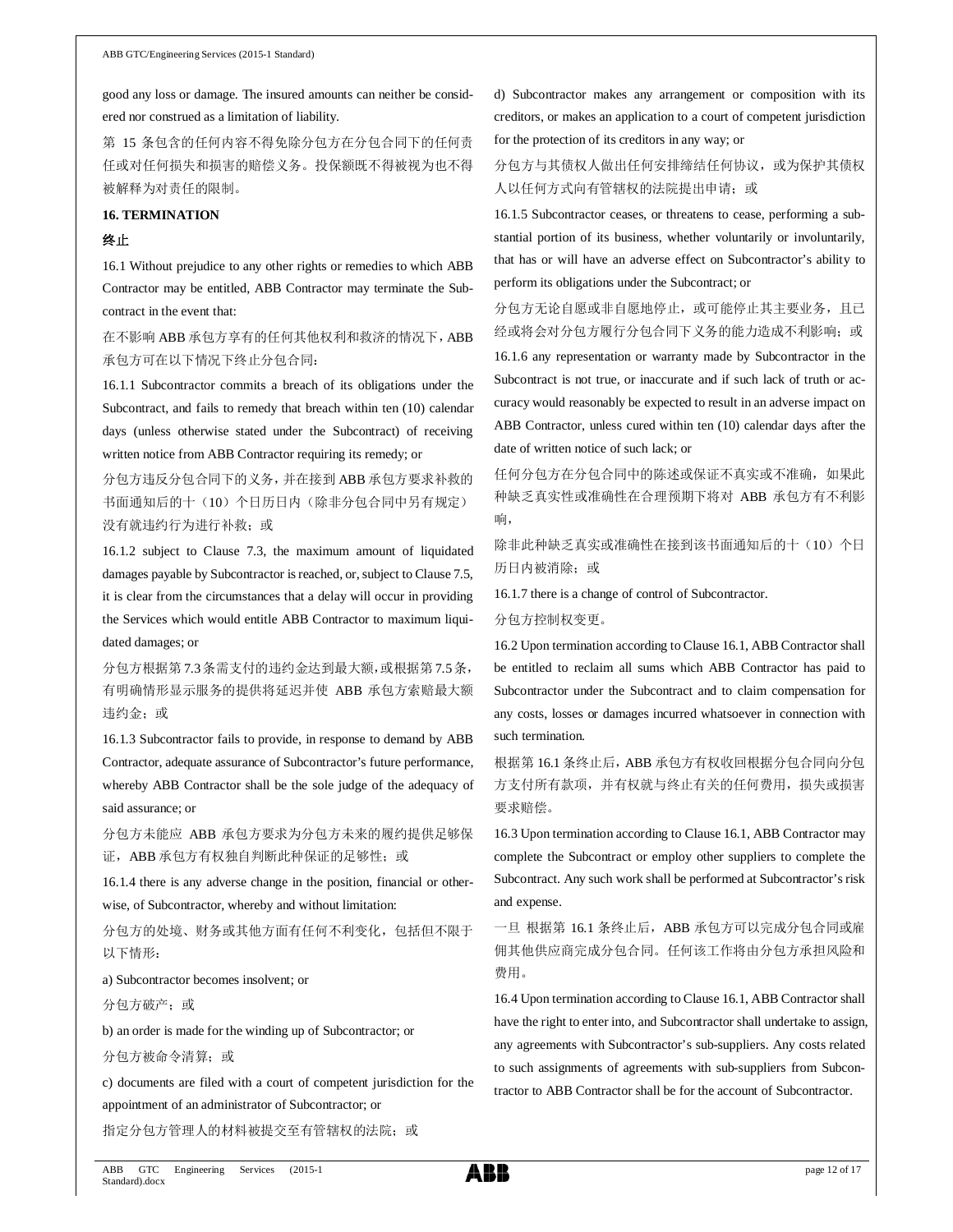根据第 16.1 条终止后, ABB 承包方有权与分包方的次级供应商签 订协议,分包方应同意转让该协议。任何与次级供应商签订协议 方由分包方转变为 ABB 承包方有关的费用由分包方承担。

16.5 ABB Contractor has the right to terminate the Subcontract or parts of the Subcontract without cause at any time with immediate effect at its sole discretion by written notice to Subcontractor. Upon receipt of such notice Subcontractor shall stop all provision of the Services and performance of the Subcontract unless otherwise directed by ABB Contractor. ABB Contractor shall pay Subcontractor for the Services provided. Subcontractor shall have no further claim for compensation due to such termination. Claims for compensation of loss of anticipated profits are excluded.

ABB承包方有权在无理由的情况下自行决定随时书面通知分包方 终止分包合同的整体或部分,并立即生效。分包方一旦接到该通 知后,应停止提供所有服务和停止履行分包合同,除非 ABB 承包 方另有指令。ABB 承包方应就分包方提供的服务支付费用。分包 方无权就此种终止要求进一步补偿。排除对预期利润的补偿要求。 16.6 In case the Main Contract is terminated for reasons other than Subcontractor's performance and if ABB Contractor, as a result thereof, terminates the Subcontract, compensation to be paid to Subcontractor

for the respective part of the Subcontract. 如果主合同非因分包方履约行为的原因而被终止,并且如果 ABB

shall correspond to the compensation paid by Client to ABB Contractor

承包方因此终止分包合同, ABB 承包方支付给分包方的补偿应与 客户就相关分包合同范围支付给 ABB 承包方的一致。

16.7 On termination of the Subcontract, Subcontractor shall immediately deliver to ABB Contractor all copies of information or data provided by ABB Contractor to Subcontractor for the purposes of the Subcontract. Subcontractor shall certify to ABB Contractor that Subcontractor has not retained any copies of such information or data.

分包合同终止后,分包方应立即向 ABB 承包方返还 ABB 承包方 就分包合同目的向分包方提供的所有信息或数据。分包方应向 ABB 承包方证明分包方没有保留任何此种信息或数据的副本。

16.8 On termination of the Subcontract, Subcontractor shall immediately deliver to ABB Contractor all specifications, programs and other information, data, and Subcontractor Documentation regarding the Services which exist in any form whatsoever at the date of such termination, whether or not then complete.

分包合同终止后,分包方应立即向 ABB 承包方返还所有说明书、 程序和其他信息、数据,和在终止日时有关服务的以任何形式存 在的分包方文件(无论当时是否完成)。

16.9 Termination of the Subcontract, however arising, shall not affect or prejudice the accrued rights of the Parties as at termination, or the continuation of any provision expressly stated to survive, or implicitly surviving, termination.

分包合同无论因何种原因终止,不应影响或损害双方在终止时享 有的权利,或任何明示或默示将于终止后继续有效的条款的效力。

#### **17. COMPLIANCE, INTEGRITY**

#### 诚信合规

17.1 Subcontractor shall provide the Services and/or Work Products in compliance with all relevant legislation, laws, rules, regulations, and codes of practice, guidance and other requirements of any relevant government or governmental agency. To the extent that such regulations are advisory rather than mandatory, the standard of compliance to be achieved by Subcontractor shall be in compliance with the generally accepted best practice of the relevant industry.

分包方应遵照所有相关法律、规则、法规、规范、指南以及任何 相关政府或政府机构的其他要求提供服务和/或工作成果。如果这 些规定是建议性的而非强制性的,适用于分包方的合规标准应为 遵守相关行业公认的最佳做法。

17.2 Subcontractor must comply with the ABB Lists of Prohibited and Restricted Substances and with the reporting and other requirements regarding Conflict Minerals made available under **www.abb.com – Supplying – Material Compliance** or otherwise and shall provide ABB Contractor with respective documents, certificates and statements if requested. Any statement made by Subcontractor to ABB Contractor (whether directly or indirectly, e. g. where applicable via the ABB Supplier Registration and Pre-Qualification System) with regard to materials used for or in connection with the Services and/or Work Products will be deemed to be a representation under the Subcontract.

分包方必须遵守《ABB 禁用和限制物质清单》规定,以及有关冲 突矿产的报告及其它要求,参见:**www.abb.com – Supplying –** Material Compliance, 或经要求应向 ABB 承包方提供相关文件、 证明和声明。任何分包方向 ABB 承包方做的关于使用于与服务和 /或工作成果有关的材料之声明(无论是直接的还是间接的,例如 通过 ABB 供应商注册及预审系统(如适用)), 将被视为分包合 同下的一种陈述。

17.3 Subcontractor represents and warrants that it is knowledgeable with, and is and will remain in full compliance with all applicable trade and customs laws, regulations, instructions, and policies, including, but not limited to, securing all necessary clearance requirements, proofs of origin, export and import licenses and exemptions from, and making all proper filings with appropriate governmental bodies and/or disclosures relating to the provision of services, the release or transfer of goods, hardware, software and technology to non U.S. nationals in the U.S., or outside the U.S., the release or transfer of technology and software having U.S. content or derived from U.S. origin software or technology.

分包方陈述并保证其熟知并将一直遵守所有适用的贸易和海关法 律、规定、指令以及政策,包括但不限于:向有管辖权的政府机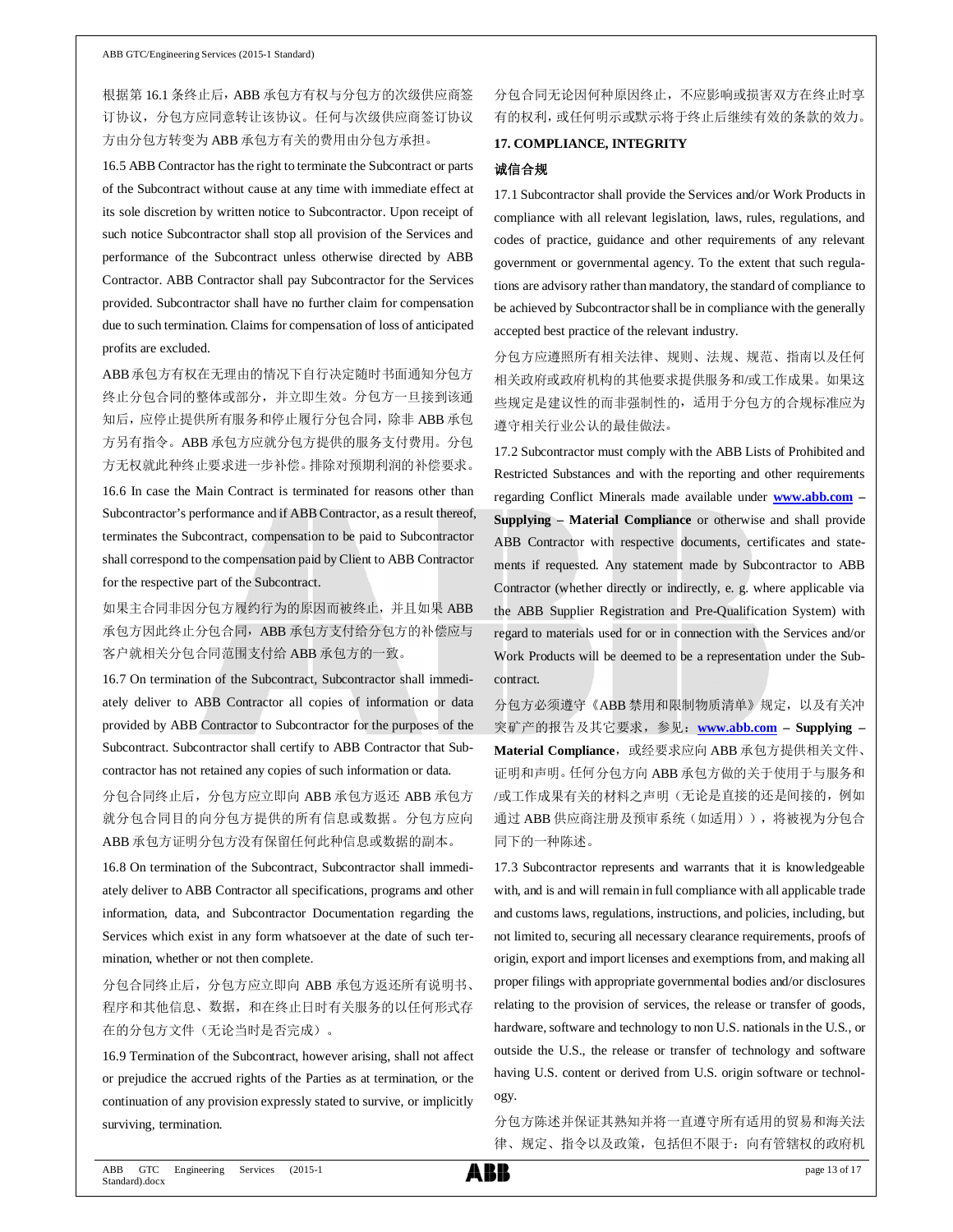#### ABB GTC/Engineering Services (2015-1 Standard)

构获取所有必须的清关要求,来源地证明,向其取得进出口许可 和豁免,完成所有适当的备案,和/或披露有关向在美国境内的非 美国公民或美国境外提供服务,货物、硬件,软件和技术的转让 或转移,将含有与美国有关内容的或由美国原产的软件或技术衍 生的技术和软件进行转让或转移。

17.4 No material or equipment included in or used for the Services and/or Work Products shall originate from any company or country listed in any relevant embargo issued by the authority in the country where the Services and/or Work Products shall be used or an authority otherwise having influence over the equipment and material forming part of the Services and/or Work Products. If any of the Services and/or Work Products are or will be subject to export restrictions, it is Subcontractor's responsibility to promptly inform ABB Contractor in writing of the particulars of such restrictions.

若服务和/或工作成果在某一国家使用或某一机构以任何方式对 构成服务和/或工作成果的设备及材料有影响力,则服务和/或工作 成果不应包含或已使用被该国家列于禁止或限制贸易清单上的公 司或国家的材料或设备。如果任何服务和/或工作成果受到或将要 受到出口限制,分包方应负责立即书面告知 ABB 承包方有关该等 限制的详细情况。

17.5 Both Parties warrant that each will not, directly or indirectly, and that each has no knowledge that the other Party or any third parties will, directly or indirectly, make any payment, gift or other commitment to its customers, to government officials or to agents, directors and employees of each Party, or any other party in a manner contrary to applicable laws (including but not limited to the U. S. Foreign Corrupt Practices Act and, where applicable, legislation enacted by member states and signatories implementing the OECD Convention Combating Bribery of Foreign Officials), and shall comply with all relevant laws, regulations, ordinances and rules regarding bribery and corruption. Nothing in the Subcontract shall render either Party or any of its Affiliates liable to reimburse the other for any such consideration given or promised.

双方特此保证,任何一方不会,且未知悉另一方或任何第三方会, 直接或间接地,以违反相关法律(包括但不限于美国《反海外贿 赂法》以及适用的经合组织成员国为实施《禁止在国际商业交易 中贿赂外国政府官员公约》制定的立法)规定的方式,向各方或 任何他方客户、政府官员、双方的代理、董事和员工或任何第三 方付款、赠送礼物或做出其他承诺,并且双方应遵守所有有关贿 赂和腐败的法律、法规、条例和规定。分包合同的任何规定均不 使任何一方承担义务偿付另一方任何已给予的或承诺的此种对价。

17.6 Subcontractor herewith acknowledges and confirms that Subcontractor has received a copy of ABB's Code of Conduct and ABB's Supplier Code of Conduct or has been provided information on how to access both ABB Codes of Conduct online under **www.abb.com/Integrity**. Subcontractor is obliged and agrees to

perform its contractual obligations in accordance with both ABB Codes of Conduct, including but without limitation to all employment, health, safety and environmental requirements specified therein.

分包方在此认可并确认,其已收到一份 ABB 的行为准则和《ABB 供应商行为准则》或已知悉如何在线获取 ABB 行为准则 (**www.abb.com/Integrity**)的信息。分包方有义务并同意按照 ABB的行为准则履行其合同义务,包括但不限于所列的所有雇佣、 健康、安全和环境要求。

17.7 ABB has established the following reporting channels where Subcontractor and its employees may report suspected violations of applicable laws, policies or standards of conduct: Web portal: **www.abb.com/Integrity – Reporting Channels**; telephone and mail address: specified on this Web portal.

ABB 已建立了如下报告渠道,分包方和其员工可以通过此渠道报 告可疑的违反适用的法律、政策或标准的行为:网址: **www.abb.com/Integrity – Reporting Channels**;电话和邮寄地址: 见网站。

17.8 Any violation of an obligation contained in this Clause 17 shall be a material breach of the Subcontract. Either Party's material breach shall entitle the other Party to terminate the Subcontract with immediate effect and without prejudice to any further right or remedies under such Subcontract or applicable law.

任何对第 17 条的义务的违反将是对分包合同的实质性违约。任何 一方实质性违约,另一方有权终止分包合同并立即生效,且不影 响其根据分包合同或适用的法律获得任何进一步的权利或救济。

17.9 Notwithstanding anything to the contrary contained in the Subcontract, Subcontractor shall, without any limitations, indemnify and hold harmless ABB Contractor from and against any liabilities, claim, proceeding, action, fine, loss, cost or damages arising out of or relating to any such violation of the above mentioned obligations and the termination of the Subcontract, or arising from export restrictions concealed by Subcontractor. With respect to export restrictions solely attributable to ABB Contractor's use of the Services and/or Work Products, the now said commitment shall only apply to the extent Subcontractor has knowledge of or reasonably should have been aware of such use.

无论分包合同中有任何相关规定,分包方应无任何限制条件地赔 偿并使 ABB 承包方免受因其违反上述义务、终止分包合同, 或分 包方隐瞒出口限制而导致的或相关的任何责任、索赔、法律程序、 诉讼、罚款、损失、费用或损害。仅因 ABB 承包方使用服务和/ 或工作成果导致的出口限制,此种承诺仅限于分包方已知晓或合 理应已知晓的使用。

#### **18. ASSIGNMENT AND SUBCONTRACTING**

#### 转让和分包

18.1 Subcontractor shall neither novate nor assign, subcontract, transfer, nor encumber the Subcontract nor any parts thereof (including any

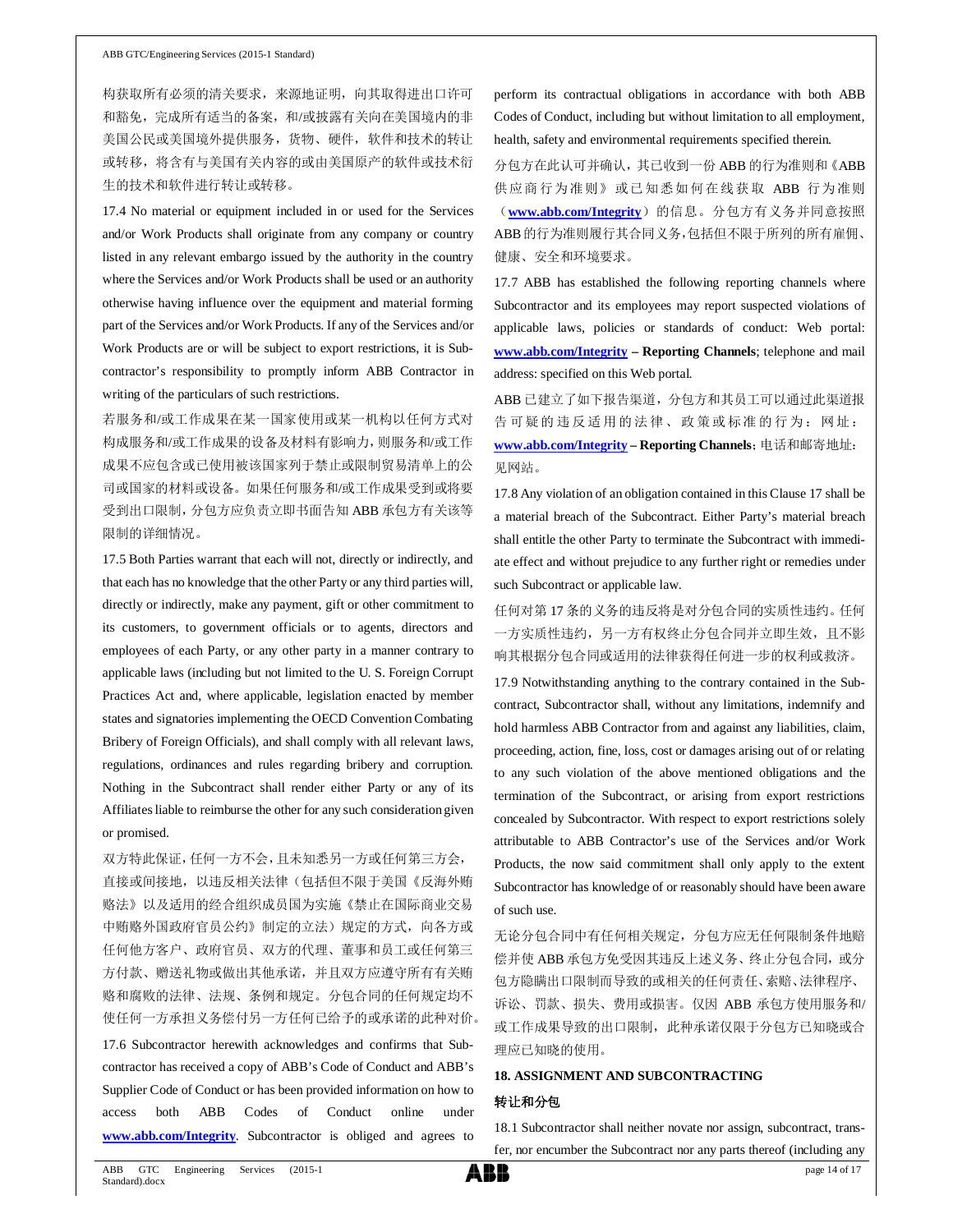monetary receivables from ABB Contractor) without prior written approval of ABB Contractor.

未经 ABB 承包方的事先书面批准,分包方不得代替、转让、分包、 转移或抵押分包合同或其任何部分(包括来自 ABB 承包方的任何 应收款)。

18.2 ABB Contractor may at any time assign, novate, encumber, subcontract or deal in any other manner with all or any of its rights or obligations under the Subcontract.

ABB承包方可随时将其分包合同项下的全部或任何权利或义务转 让、代替、抵押、分包或以其他方式进行交易。

## **19. NOTICES AND COMMUNICATION**

#### 通知和通信

Any notice shall (unless otherwise agreed upon) be given in the language of the Subcontract by sending the same by registered mail, courier, fax or by e-mail to the address of the relevant Party as stated in the Subcontract or to such other address as such Party may have notified in writing to the other for such purposes. E-mail and fax notices expressly require written confirmation issued by the receiving Party. Electronic read receipts may not under any circumstances be deemed as confirmation of notice. Electronic signatures shall not be valid, unless expressly agreed in writing by duly authorised representatives of the Parties.

任何通知都应(除非另行约定)以和分包合同相同的语言通过挂 号信、快件、传真或电子邮件的方式发送至分包合同中说明的相 关方的地址或该方以书面形式通知另一方的其他地址。电子邮件 和传真通知明确要求接收方的书面确认。电子回执在任何情况下 不能被视作通知确认函。除非双方正式授权代表通过书面形式明 确达成一致,电子签名应无效。

Any notice shall be given by sending the same by registered mail, courier, fax or by e-mail to the address of the relevant Party as stated in the Contractor to such other address as such Party may have notified in writing to the other for such purposes. E-mail and fax expressly require written confirmation issued by the receiving Party. Electronic read receipts may not under any circumstances be deemed as confirmation of notice. Electronic signatures shall not be valid, unless expressly agreed in writing by the Parties.

任何通知都应以挂号信、快件、传真或电子邮件的方式发送至合 同中说明的相关方的地址或该方以书面形式通知另一方的其他地 址。电子邮件和传真明确要求接收方的书面确认。电子回执在任 何情况下不能被视作通知确认函。除非双方通过书面形式明确达 成一致,否则电子签名应无效。

#### **20. WAIVERS**

### 弃权

Failure to enforce or exercise, at any time or for any period, any term of the applicable ABB GTC/Engineering Services or the Subcontract does not constitute, and shall not be construed as, a waiver of such term and shall not affect the right later to enforce such term or any other term herein contained.

在任何时间或任何期限未能实施或执行 ABB GTC/工程服务或分 包合同的任何条款,不构成且不应解释为放弃该条款,并且不影 响以后执行该条款或任何其他条款的权利。

# **21. GOVERNING LAW AND DISPUTE SETTLEMENT** 管辖法律和争议解决

21.1 The Subcontract shall be governed by and construed in accordance with the laws of the country (and/or the state, as applicable) of ABB Contractor's legal registration, however under exclusion of its conflict of law rules and the United Nations Convention on International Sale of Goods.

分包合同应受 ABB 承包方注册国(和/或州,若适用)的法律管 辖并据其予以解释,《联合国国际货物销售合同公约》和其冲突 法规则不适用。

21.2 For domestic dispute resolution matters, whereby ABB Contractor and Subcontractor are registered in the same country, any dispute or difference arising out of or in connection with the Subcontract, including any question regarding its existence, validity or termination or the legal relationships established by the Subcontract, which cannot be settled amicably or by mediation, shall be submitted to the jurisdiction of the competent courts at the place of ABB Contractor's registration, unless other courts or arbitration are agreed in writing between the Parties.

对于在同一国家注册的 ABB 承包方和分包方所发生的国内争议 解决事宜,任何分包合同导致或与之相关的争议或差异,包括任 何关于其存在、有效性或终止或由此形成的法律关系的问题,如 果不能友好协商或调解解决,应提交 ABB 承包方注册地的管辖法 院进行判决,除非双方通过书面形式就其他法院或仲裁达成一致。

21.3 For cross border dispute resolution matters, whereby ABB Contractor and Subcontractor are registered in different countries, unless agreed otherwise in writing between the Parties, any dispute or difference arising out of or in connection with the Subcontract, including any question regarding its existence, validity or termination or the legal relationships established by the Subcontract, which cannot be settled amicably or by mediation, shall be finally settled under the Rules of Arbitration of the International Chamber of Commerce by three arbitrators appointed in accordance with the said Rules. The place of arbitration shall be the location where ABB Contractor is registered, unless otherwise agreed in writing. The language of the proceedings and of the award shall be English. The decision of the arbitrators shall be final and binding upon both Parties, and neither Party shall seek recourse to an ordinary state court or any other authority to appeal for revisions of the decision.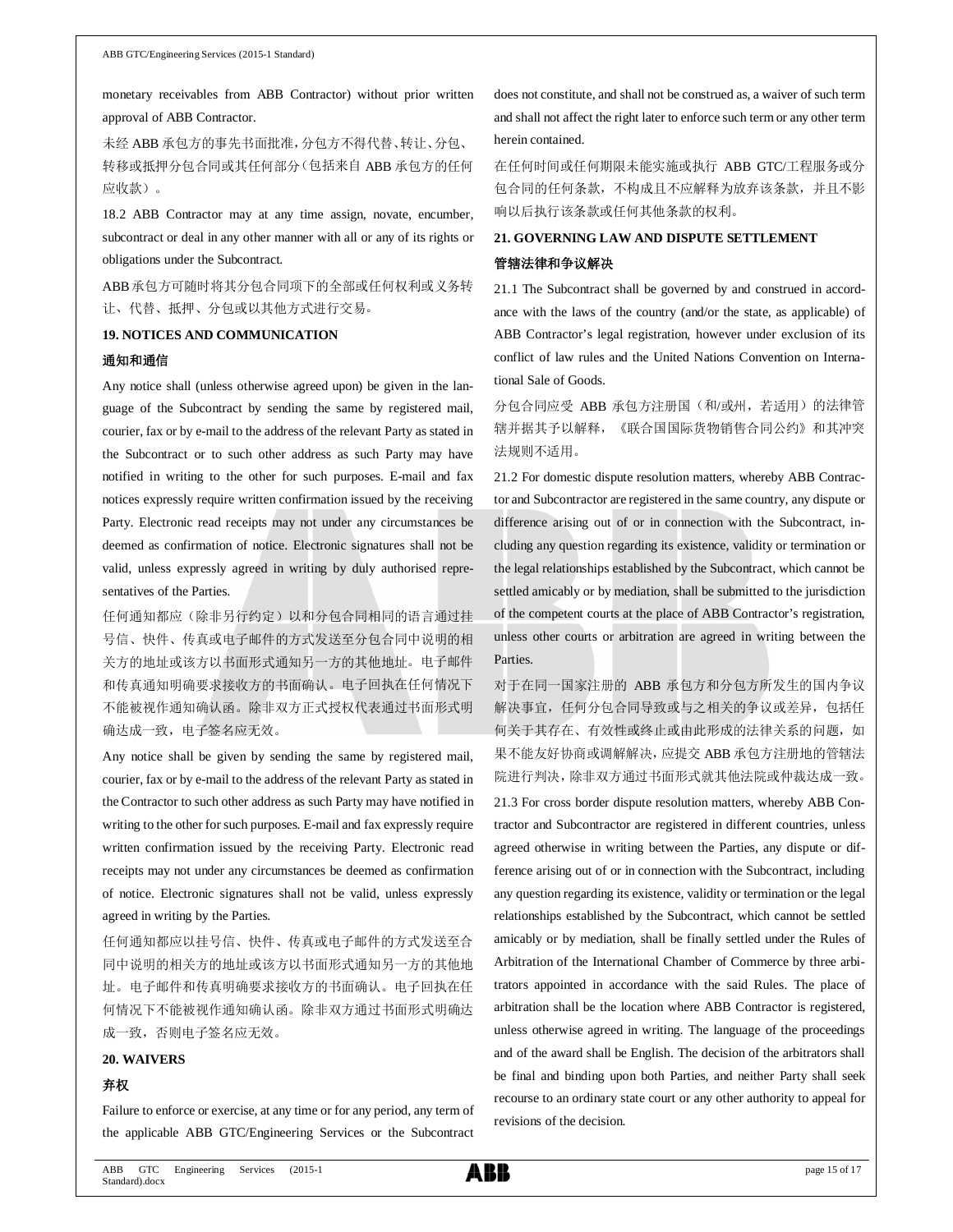对于在不同国家注册的 ABB 承包方和分包方发生地跨国争议解 决事宜,除非双方另外通过书面形式达成一致,否则任何由分包 合同导致或与之相关的争议或差异,包括任何关于其存在、有效 性或终止或由此形成的法律关系的问题,如果不能友好协商或调 解解决,应按照《国际商会仲裁规则》由遵照该规则指定的三名 仲裁员进行最终裁决。仲裁地应为 ABB 承包方的注册地,除非另 外通过书面形式达成一致。仲裁程序和裁决语言应为英语。仲裁 员的裁决应是终局裁决,并对双方均具约束力。任何一方都不应 向普通州法院或任何其他权威机构上诉改变原裁决。

**22. CONFIDENTIALITY, DATA SECURITY, DATA PROTECTION**

#### 保密,数据安全,数据保护

22.1 Subcontractor shall:

#### 分包方应

22.1.1 Unless otherwise agreed in writing, keep in strict confidence all ABB Contractor Data and any other information concerning ABB Contractor's or its Affiliates' business, its products and/or its technologies which Subcontractor obtains in connection with the Services to be provided (whether before or after acceptance of the Subcontract). Subcontractor shall restrict disclosure of such confidential material to such of its employees, agents or subcontractors or other third parties as need to know the same for the purpose of the provision of the Services to ABB Contractor. Subcontractor shall ensure that such employees, agents, subcontractors or other third parties are subject to and comply with the same obligations of confidentiality as applicable to Subcontractor and shall be liable for any unauthorized disclosures;

除非另行书面约定,分包方对其获得的所有关于服务(无论是接 受分包合同之前或之后)的 ABB 承包方数据和其他任何关于 ABB 承包方或其关联公司业务、产品和/或技术的信息进行严格保密。 分包方应对因向 ABB 承包方提供服务之目的而需知晓此类保密 材料的分包方的员工、代理或分包商或其他第三方限制披露此类 保密材料。分包方应保证这些员工、代理或分包商或其他第三方 遵守和符合适用于分包方的同样的保密义务,并应对任何未经授 权的披露负责;

22.1.2 Apply appropriate safeguards, adequate to the type of ABB Contractor Data to be protected, against the unauthorised access or disclosure of ABB Contractor Data and protect such ABB Contractor Data in accordance with the generally accepted standards of protection in the related industry, or in the same manner and to the same degree that it protects its own confidential and proprietary information – whichever standard is higher. Subcontractor may disclose confidential information to "Permitted Additional Recipients" (which means Subcontractor's authorised representatives, including auditors, counsels, consultants and advisors) provided always that such Permitted Additional Recipients sign with Subcontractor a confidentiality agreement with terms substantially similar hereto or, where applicable,

are required to comply with codes of professional conduct ensuring confidentiality of such information;

使用足以保护 ABB 承包方数据的合适的保护措施防止未经授权 的获取或披露 ABB 承包方数据,根据相关行业通常接受的保护标 准保护 ABB 承包方数据,或与保护其自有保密和专有信息相同方 式和相同程度保护数据以较高标准为准。分包方可向"例外许可 接收者"(指分包方授权的代表,包括审计师、顾问、咨询师和 提供建议者)披露保密信息,前提为此种例外许可接收者与分包 方签署条款与本合同实质相似的保密协议, 或须遵守确保信息保 密的专业行为准则(如适用);

22.1.3 Not (i) use ABB Contractor Data for any other purposes than for providing the Services, or (ii) reproduce the ABB Contractor Data in whole or in part in any form except as may be required by the respective contractual documents, or (iii) disclose ABB Contractor Data to any third party, except to Permitted Additional Recipients or with the prior written consent of ABB Contractor;

不应(i)为非提供服务之目的使用 ABB 承包方数据; 或(ii) 以任何 形式全部或部分复制 ABB 承包方数据,除非该等复制是履行相关 合同文件所需的;(iii) 向任何第三方披露 ABB 承包方数据, 向例 外许可接收方披露和 ABB 承包方事先书面同意除外;

22.1.4 Install and update at its own costs required adequate virus protection software and operating system security patches for all computers and software utilized in connection with providing the Services;

自担费用为与提供服务有关的所有电脑和软件安装和更新所需的 足够的病毒防护软件和操作系统安全补丁;

22.1.5 Inform ABB Contractor without delay about suspicion of breaches of data security or other serious incidents or irregularities regarding any ABB Contractor Data.

将对于违反数据安全的怀疑或其他严重事件或任何和 ABB 承包 方数据有关的不寻常事件毫无延迟地通知 ABB 承包方。

22.2 Subcontractor agrees that ABB Contractor shall be allowed to provide any information received from Subcontractor to any Affiliate of ABB Contractor. Subcontractor shall obtain in advance all necessary approval or consent for ABB Contractor to provide such information to ABB Contractor's Affiliates if such information is confidential for any reason or subject to applicable data protection or privacy laws and regulations.

分包方同意 ABB 承包方可以向 ABB 承包方的任何关联公司提供 来自于分包方的任何信息。如果此种信息出于任何原因是保密的 或须遵守适用的数据保护或隐私法律及法规的,对于 ABB 承包方 向 ABB 承包方的关联公司提供此种信息,分包方应事先获得所必 要的批准或同意。

22.3 In case the type of ABB Contractor Data affected is particularly sensitive and therefore, according to ABB Contractor's opinion, requires a separate confidentiality and non-disclosure agreement,